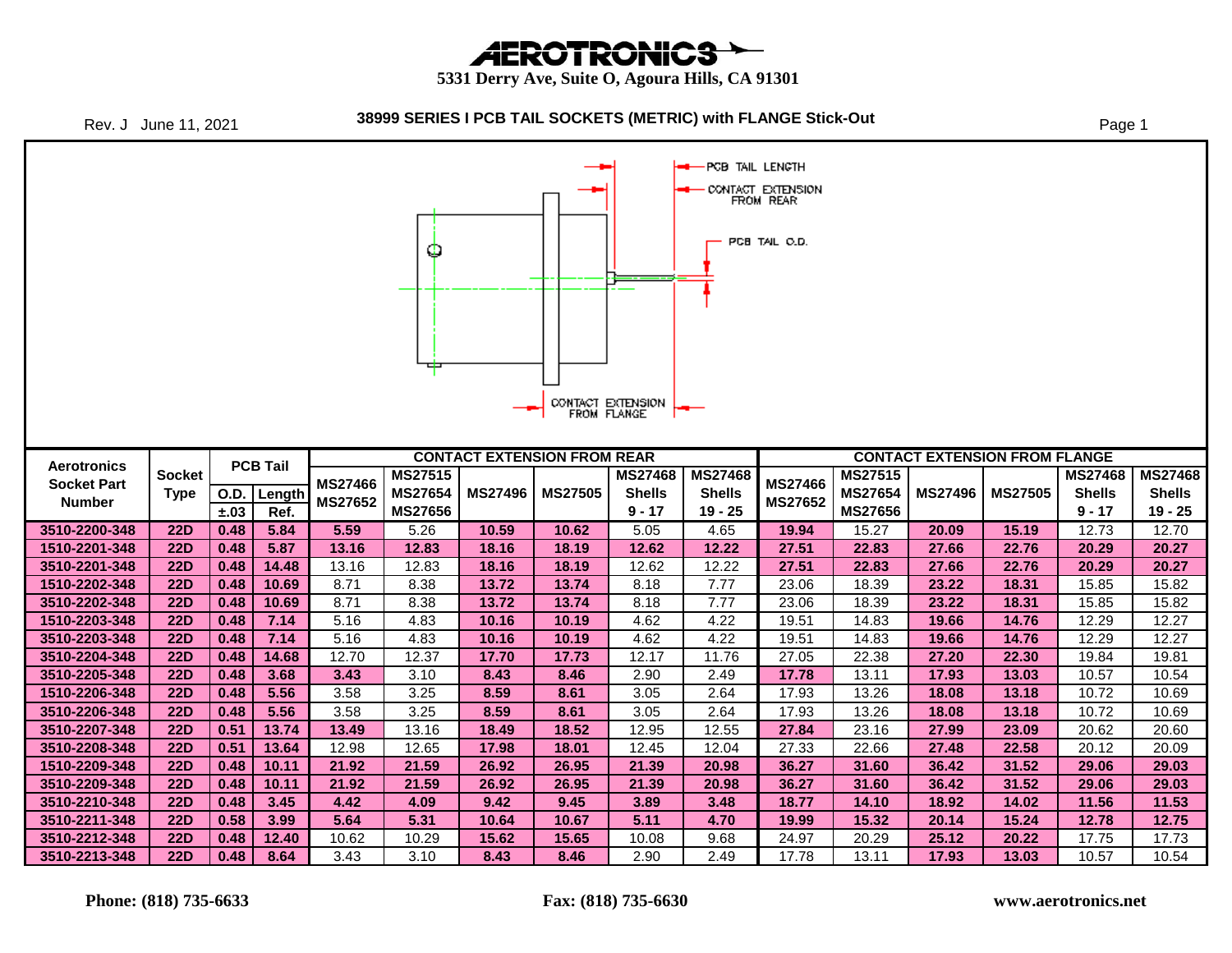

Rev. J June 11, 2021

|                    |             |      |                 |                |                |                | <b>CONTACT EXTENSION FROM REAR</b> |                |                |                |                |                | <b>CONTACT EXTENSION FROM FLANGE</b> |                |                |
|--------------------|-------------|------|-----------------|----------------|----------------|----------------|------------------------------------|----------------|----------------|----------------|----------------|----------------|--------------------------------------|----------------|----------------|
| <b>Aerotronics</b> | Socket      |      | <b>PCB Tail</b> | <b>MS27466</b> | <b>MS27515</b> |                |                                    | <b>MS27468</b> | <b>MS27468</b> | <b>MS27466</b> | <b>MS27515</b> |                |                                      | <b>MS27468</b> | <b>MS27468</b> |
| <b>Socket Part</b> | <b>Type</b> | O.D. | Length          | <b>MS27652</b> | <b>MS27654</b> | <b>MS27496</b> | <b>MS27505</b>                     | <b>Shells</b>  | <b>Shells</b>  | <b>MS27652</b> | <b>MS27654</b> | <b>MS27496</b> | <b>MS27505</b>                       | <b>Shells</b>  | <b>Shells</b>  |
| <b>Number</b>      |             | ±.03 | Ref.            |                | <b>MS27656</b> |                |                                    | $9 - 17$       | $19 - 25$      |                | <b>MS27656</b> |                |                                      | $9 - 17$       | $19 - 25$      |
| 1510-2214-348      | <b>22D</b>  | 0.48 | 9.22            | 7.26           | 6.93           | 12.27          | 12.29                              | 6.73           | 6.32           | 21.62          | 16.94          | 21.77          | 16.87                                | 14.40          | 14.38          |
| 3510-2214-348      | <b>22D</b>  | 0.48 | 9.22            | 7.26           | 6.93           | 12.27          | 12.29                              | 6.73           | 6.32           | 21.62          | 16.94          | 21.77          | 16.87                                | 14.40          | 14.38          |
| 3510-2215-348      | <b>22D</b>  | 0.48 | 9.60            | 5.51           | 5.18           | 10.52          | 10.54                              | 4.98           | 4.57           | 19.86          | 15.19          | 20.02          | 15.11                                | 12.65          | 12.62          |
| 1510-2216-348      | <b>22D</b>  | 0.48 | 19.53           | 15.44          | 15.11          | 20.45          | 20.47                              | 14.91          | 14.50          | 29.79          | 25.12          | 29.95          | 25.04                                | 22.58          | 22.56          |
| 3510-2216-348      | <b>22D</b>  | 0.48 | 19.53           | 15.44          | 15.11          | 20.45          | 20.47                              | 14.91          | 14.50          | 29.79          | 25.12          | 29.95          | 25.04                                | 22.58          | 22.56          |
| 3510-2217-348      | <b>22D</b>  | 0.48 | 3.33            | <b>NONE</b>    | <b>NONE</b>    | 4.09           | 4.11                               | <b>NONE</b>    | <b>NONE</b>    | <b>NONE</b>    | <b>NONE</b>    | 13.59          | 8.69                                 | <b>NONE</b>    | <b>NONE</b>    |
| 3510-2218-348      | <b>22D</b>  | 0.48 | 12.93           | 6.40           | 6.07           | 11.40          | 11.43                              | 5.87           | 5.46           | 20.75          | 16.08          | 20.90          | 16.00                                | 13.54          | 13.51          |
| 1510-2219-348      | <b>22D</b>  | 0.48 | 7.06            | 21.92          | 21.59          | 26.92          | 26.95                              | 21.39          | 20.98          | 36.27          | 31.60          | 36.42          | 31.52                                | 29.06          | 29.03          |
| 3510-2220-348      | <b>22D</b>  | 0.48 | 7.01            | 7.04           | 6.71           | 12.04          | 12.07                              | 6.50           | 6.10           | 21.39          | 16.71          | 21.54          | 16.64                                | 14.17          | 14.15          |
| 3510-2227-348      | 22D         | 0.48 | 8.31            | 9.02           | 8.69           | 14.02          | 14.05                              | 8.48           | 8.08           | 23.37          | 18.69          | 23.52          | 18.62                                | 16.15          | 16.13          |
| 3510-2228-348      | <b>22D</b>  | 0.48 | 8.28            | 20.35          | 20.02          | 25.35          | 25.37                              | 19.81          | 19.41          | 34.70          | 30.02          | 34.85          | 29.95                                | 27.48          | 27.46          |
| 3510-2229-348      | <b>22D</b>  | 0.48 | 4.52            | 11.28          | 10.95          | 16.28          | 16.31                              | 10.74          | 10.34          | 25.63          | 20.96          | 25.78          | 20.88                                | 18.42          | 18.39          |
| 3510-2230-348      | <b>22D</b>  | 0.48 | 5.99            | 9.40           | 9.07           | 14.40          | 14.43                              | 8.86           | 8.46           | 23.75          | 19.08          | 23.90          | 19.00                                | 16.54          | 16.51          |
| 3510-2231-348      | <b>22D</b>  | 0.48 | 4.57            | 4.32           | 3.99           | 9.32           | 9.35                               | 3.78           | 3.38           | 18.67          | 14.00          | 18.82          | 13.92                                | 11.46          | 11.43          |
| 3510-2232-348      | <b>22D</b>  | 0.48 | 3.81            | 7.82           | 7.49           | 12.83          | 12.85                              | 7.29           | 6.88           | 22.17          | 17.50          | 22.33          | 17.42                                | 14.96          | 14.94          |
| 1510-2233-348      | <b>22D</b>  | 0.48 | 13.00           | 16.41          | 16.08          | 21.41          | 21.44                              | 15.88          | 15.47          | 30.76          | 26.09          | 30.91          | 26.01                                | 23.55          | 23.52          |
| 3510-2234-348      | <b>22D</b>  | 0.66 | 5.92            | 8.71           | 8.38           | 13.72          | 13.74                              | 8.18           | 7.77           | 23.06          | 18.39          | 23.22          | 18.31                                | 15.85          | 15.82          |
| 3510-2235-348      | <b>22D</b>  | 0.48 | 3.18            | 1.32           | 0.99           | 6.32           | 6.35                               | 0.79           | <b>NONE</b>    | 15.67          | 11.00          | 15.82          | 10.92                                | 8.46           | <b>NONE</b>    |
| 3510-2236-348      | <b>22D</b>  | 0.48 | 3.68            | 3.43           | 3.10           | 8.43           | 8.46                               | 2.90           | 2.49           | 17.78          | 13.11          | 17.93          | 13.03                                | 10.57          | 10.54          |
| 3510-2237-348      | <b>22D</b>  | 0.48 | 5.54            | 5.28           | 4.95           | 10.29          | 10.31                              | 4.75           | 4.34           | 19.63          | 14.96          | 19.79          | 14.88                                | 12.42          | 12.40          |
| 1510-2238-348      | <b>22D</b>  | 0.51 | 7.95            | 7.70           | 7.37           | 12.70          | 12.73                              | 7.16           | 6.76           | 22.05          | 17.37          | 22.20          | 17.30                                | 14.83          | 14.81          |
| 1510-2239-348      | <b>22D</b>  | 0.48 | 4.45            | 7.80           | 7.47           | 12.80          | 12.83                              | 7.26           | 6.86           | 22.15          | 17.48          | 22.30          | 17.40                                | 14.94          | 14.91          |
| 3510-2239-348      | <b>22D</b>  | 0.48 | 4.45            | 7.80           | 7.47           | 12.80          | 12.83                              | 7.26           | 6.86           | 22.15          | 17.48          | 22.30          | 17.40                                | 14.94          | 14.91          |
| 3510-2241-348      | <b>22D</b>  | 0.71 | 3.99            | 5.84           | 5.51           | 10.85          | 10.87                              | 5.31           | 4.90           | 20.19          | 15.52          | 20.35          | 15.44                                | 12.98          | 12.95          |
| 3510-2242-348      | <b>22D</b>  | 0.51 | 6.55            | 8.23           | 7.90           | 13.23          | 13.26                              | 7.70           | 7.29           | 22.58          | 17.91          | 22.73          | 17.83                                | 15.37          | 15.34          |
| 3510-2243-348      | <b>22D</b>  | 0.48 | 2.29            | 2.62           | 2.29           | 7.62           | 7.65                               | 2.08           | 1.68           | 16.97          | 12.29          | 17.12          | 12.22                                | 9.75           | 9.73           |
| 1510-2244-348      | <b>22D</b>  | 0.48 | 7.80            | 22.78          | 22.45          | 27.79          | 27.81                              | 22.25          | 21.84          | 37.13          | 32.46          | 37.29          | 32.39                                | 29.92          | 29.90          |
| 1510-2245-348      | <b>22D</b>  | 0.48 | 12.07           | 8.13           | 7.80           | 13.13          | 13.16                              | 7.59           | 7.19           | 22.48          | 17.81          | 22.63          | 17.73                                | 15.27          | 15.24          |
| 3510-2246-348      | <b>22D</b>  | 0.48 | 3.30            | 8.43           | 8.10           | 13.44          | 13.46                              | 7.90           | 7.49           | 22.78          | 18.11          | 22.94          | 18.03                                | 15.57          | 15.54          |
| 3510-2247-348      | <b>22D</b>  | 0.48 | 8.00            | 9.30           | 8.97           | 14.30          | 14.33                              | 8.76           | 8.36           | 23.65          | 18.97          | 23.80          | 18.90                                | 16.43          | 16.41          |
| 1510-2248-348      | <b>22D</b>  | 0.48 | 5.61            | 22.25          | 21.92          | 27.25          | 27.28                              | 21.72          | 21.31          | 36.60          | 31.93          | 36.75          | 31.85                                | 29.39          | 29.36          |
| 3510-2249-348      | <b>22D</b>  | 0.71 | 4.06            | 4.55           | 4.22           | 9.55           | 9.58                               | 4.01           | 3.61           | 18.90          | 14.22          | 19.05          | 14.15                                | 11.68          | 11.66          |
| 3510-2250-348      | <b>22D</b>  | 0.66 | 5.92            | 8.71           | 8.38           | 13.72          | 13.74                              | 8.18           | 7.77           | 23.06          | 18.39          | 23.22          | 18.31                                | 15.85          | 15.82          |
| 3510-2252-348      | <b>22D</b>  | 0.48 | 7.62            | 11.81          | 11.48          | 16.81          | 16.84                              | 11.28          | 10.87          | 26.16          | 21.49          | 26.31          | 21.41                                | 18.95          | 18.92          |
| 3510-2253-348      | <b>22D</b>  | 0.51 | 9.02            | 6.99           | 6.65           | 11.99          | 12.01                              | 6.45           | 6.05           | 21.34          | 16.66          | 21.49          | 16.59                                | 14.12          | 14.10          |
| 3510-2254-348      | <b>22D</b>  | 0.51 | 10.16           | 8.10           | 7.77           | 13.11          | 13.13                              | 7.57           | 7.16           | 22.45          | 17.78          | 22.61          | 17.70                                | 15.24          | 15.21          |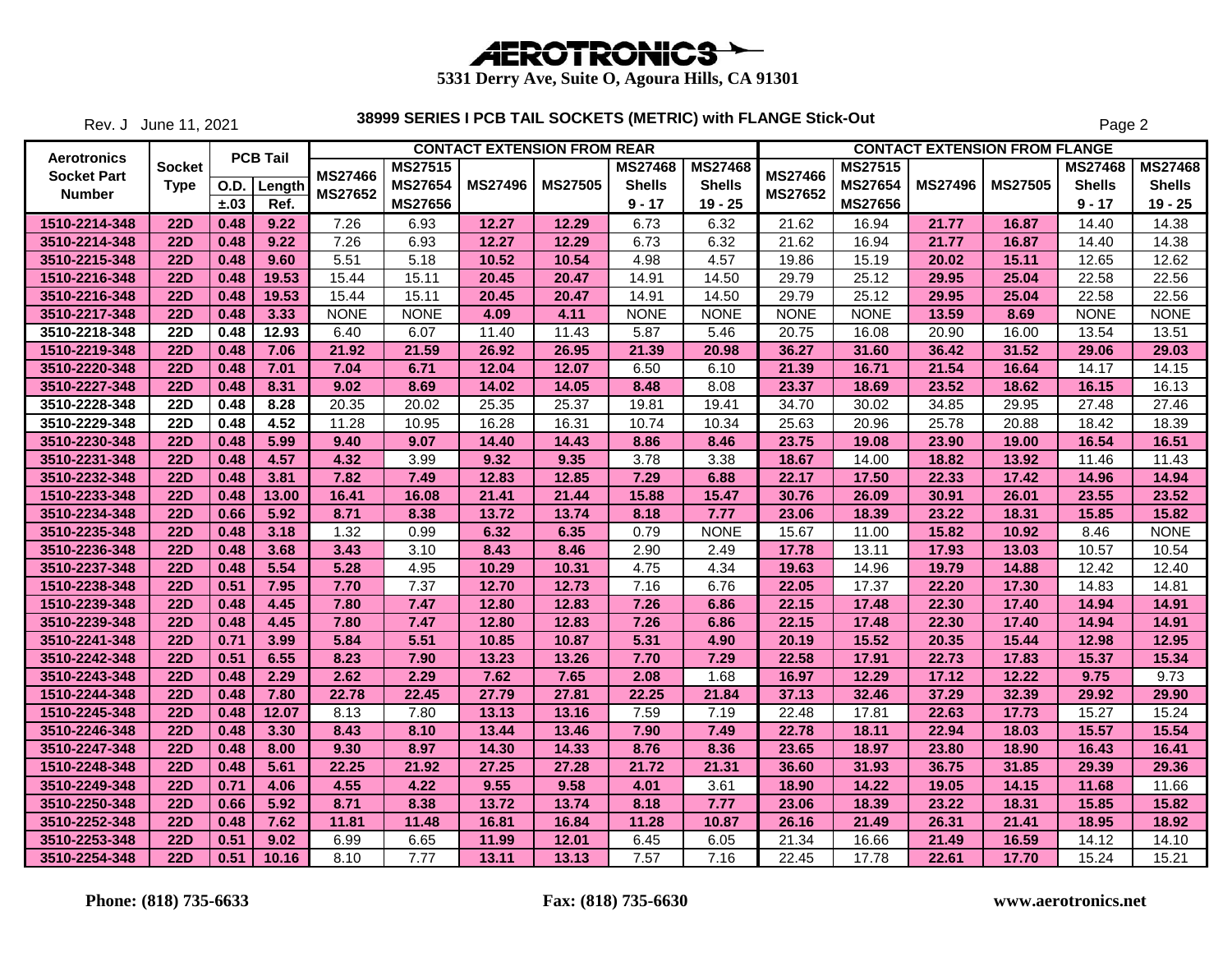

Rev. J June 11, 2021

|                                          |                  |             |                 |                |                |                | <b>CONTACT EXTENSION FROM REAR</b> |                |                |                |                |                | <b>CONTACT EXTENSION FROM FLANGE</b> |                |                |
|------------------------------------------|------------------|-------------|-----------------|----------------|----------------|----------------|------------------------------------|----------------|----------------|----------------|----------------|----------------|--------------------------------------|----------------|----------------|
| <b>Aerotronics</b><br><b>Socket Part</b> | <b>Socket</b>    |             | <b>PCB Tail</b> | <b>MS27466</b> | <b>MS27515</b> |                |                                    | <b>MS27468</b> | <b>MS27468</b> | <b>MS27466</b> | <b>MS27515</b> |                |                                      | <b>MS27468</b> | <b>MS27468</b> |
| Number                                   | <b>Type</b>      | <b>O.D.</b> | Length          | <b>MS27652</b> | <b>MS27654</b> | <b>MS27496</b> | <b>MS27505</b>                     | <b>Shells</b>  | <b>Shells</b>  | <b>MS27652</b> | <b>MS27654</b> | <b>MS27496</b> | <b>MS27505</b>                       | <b>Shells</b>  | <b>Shells</b>  |
|                                          |                  | ±.03        | Ref.            |                | MS27656        |                |                                    | $9 - 17$       | $19 - 25$      |                | MS27656        |                |                                      | $9 - 17$       | $19 - 25$      |
| 3510-2255-348                            | <b>22D</b>       | 0.48        | 6.73            | 16.13          | 15.80          | 21.13          | 21.16                              | 15.60          | 15.19          | 30.48          | 25.81          | 30.63          | 25.73                                | 23.27          | 23.24          |
| 3510-2256-348                            | <b>22D</b>       | 0.48        | 5.64            | 5.84           | 5.51           | 10.85          | 10.87                              | 5.31           | 4.90           | 20.19          | 15.52          | 20.35          | 15.44                                | 12.98          | 12.95          |
| 3510-2257-348                            | <b>22D</b>       | 0.81        | 10.16           | 10.72          | 10.39          | 15.72          | 15.75                              | 10.19          | 9.78           | 25.07          | 20.40          | 25.22          | 20.32                                | 17.86          | 17.83          |
| 3510-2258-348                            | <b>22D</b>       | 0.51        | 3.35            | 3.35           | 3.02           | 8.36           | 8.38                               | 2.82           | 2.41           | 17.70          | 13.03          | 17.86          | 12.95                                | 10.49          | 10.46          |
| 3510-2259-348                            | <b>22D</b>       | 0.74        | 7.62            | 9.32           | 8.99           | 14.33          | 14.35                              | 8.79           | 8.38           | 23.67          | 19.00          | 23.83          | 18.92                                | 16.46          | 16.43          |
| 3510-2260-348                            | <b>22D</b>       | 0.48        | 6.99            | 5.69           | 5.36           | 10.69          | 10.72                              | 5.16           | 4.75           | 20.04          | 15.37          | 20.19          | 15.29                                | 12.83          | 12.80          |
| 3510-2261-348                            | <b>22D</b>       | 0.64        | 6.68            | <b>NONE</b>    | <b>NONE</b>    | 5.23           | 5.26                               | <b>NONE</b>    | <b>NONE</b>    | <b>NONE</b>    | <b>NONE</b>    | 14.73          | 9.83                                 | <b>NONE</b>    | <b>NONE</b>    |
| 3510-2262-348                            | $\overline{22D}$ | 0.48        | 2.54            | <b>NONE</b>    | <b>NONE</b>    | 5.59           | 5.61                               | <b>NONE</b>    | <b>NONE</b>    | <b>NONE</b>    | <b>NONE</b>    | 15.09          | 10.19                                | <b>NONE</b>    | <b>NONE</b>    |
| 3510-2263-348                            | <b>22D</b>       | 0.48        | 3.81            | 1.85           | 1.52           | 6.86           | 6.88                               | 1.32           | <b>NONE</b>    | 16.21          | 11.53          | 16.36          | 11.46                                | 8.99           | <b>NONE</b>    |
| 1510-2264-348                            | <b>22D</b>       | 0.48        | 6.10            | 15.37          | 15.04          | 20.37          | 20.40                              | 14.83          | 14.43          | 29.72          | 25.04          | 29.87          | 24.97                                | 22.50          | 22.48          |
| 3510-2264-348                            | <b>22D</b>       | 0.48        | 6.10            | 15.37          | 15.04          | 20.37          | 20.40                              | 14.83          | 14.43          | 29.72          | 25.04          | 29.87          | 24.97                                | 22.50          | 22.48          |
| 3510-2265-348                            | <b>22D</b>       | 0.48        | 4.45            | 6.53           | 6.20           | 11.53          | 11.56                              | 5.99           | 5.59           | 20.88          | 16.21          | 21.03          | 16.13                                | 13.67          | 13.64          |
| 3510-2266-348                            | <b>22D</b>       | 0.48        | 4.45            | 17.91          | 17.58          | 22.91          | 22.94                              | 17.37          | 16.97          | 32.26          | 27.58          | 32.41          | 27.51                                | 25.04          | 25.02          |
| 3510-2267-348                            | <b>22D</b>       | 0.48        | 4.45            | 7.59           | 7.26           | 12.60          | 12.62                              | 7.06           | 6.65           | 21.95          | 17.27          | 22.10          | 17.20                                | 14.73          | 14.71          |
| 3510-2268-348                            | <b>22D</b>       | 0.48        | 4.57            | 7.06           | 6.73           | 12.07          | 12.09                              | 6.53           | 6.12           | 21.41          | 16.74          | 21.56          | 16.66                                | 14.20          | 14.17          |
| 3510-2269-348                            | <b>22D</b>       | 0.51        | 10.03           | 12.04          | 11.71          | 17.04          | 17.07                              | 11.51          | 11.10          | 26.39          | 21.72          | 26.54          | 21.64                                | 19.18          | 19.15          |
| 3510-2270-348                            | 22D              | 0.48        | 5.87            | <b>NONE</b>    | <b>NONE</b>    | 2.77           | 2.79                               | <b>NONE</b>    | <b>NONE</b>    | <b>NONE</b>    | <b>NONE</b>    | 12.27          | 7.37                                 | <b>NONE</b>    | <b>NONE</b>    |
| 1510-2271-348                            | <b>22D</b>       | 0.74        | 8.36            | 10.16          | 9.83           | 15.16          | 15.19                              | 9.63           | 9.22           | 24.51          | 19.84          | 24.66          | 19.76                                | 17.30          | 17.27          |
| 3510-2271-348                            | <b>22D</b>       | 0.74        | 8.36            | 10.16          | 9.83           | 15.16          | 15.19                              | 9.63           | 9.22           | 24.51          | 19.84          | 24.66          | 19.76                                | 17.30          | 17.27          |
| 3510-2272-348                            | <b>22D</b>       | 0.48        | 3.99            | 5.51           | 5.18           | 10.52          | 10.54                              | 4.98           | 4.57           | 19.86          | 15.19          | 20.02          | 15.11                                | 12.65          | 12.62          |
| 3510-2273-348                            | <b>22D</b>       | 0.48        | 5.41            | 8.66           | 8.33           | 13.67          | 13.69                              | 8.13           | 7.72           | 23.01          | 18.34          | 23.16          | 18.26                                | 15.80          | 15.77          |
| 3510-2274-348                            | <b>22D</b>       | 0.48        | 6.20            | 7.67           | 7.34           | 12.67          | 12.70                              | 7.14           | 6.73           | 22.02          | 17.35          | 22.17          | 17.27                                | 14.81          | 14.78          |
| 3510-2275-348                            | <b>22D</b>       | 0.48        | 6.15            | 6.65           | 6.32           | 11.66          | 11.68                              | 6.12           | 5.72           | 21.01          | 16.33          | 21.16          | 16.26                                | 13.79          | 13.77          |
| 3510-2276-348                            | <b>22D</b>       | 0.48        | 7.62            | 7.37           | 7.04           | 12.37          | 12.40                              | 6.83           | 6.43           | 21.72          | 17.04          | 21.87          | 16.97                                | 14.50          | 14.48          |
| 3510-2277-348                            | <b>22D</b>       | 0.48        | 5.59            | 10.41          | 10.08          | 15.42          | 15.44                              | 9.88           | 9.47           | 24.77          | 20.09          | 24.92          | 20.02                                | 17.55          | 17.53          |
| 3510-2278-348                            | <b>22D</b>       | 0.48        | 5.59            | 8.97           | 8.64           | 13.97          | 14.00                              | 8.43           | 8.03           | 23.32          | 18.64          | 23.47          | 18.57                                | 16.10          | 16.08          |
| 3510-2279-348                            | <b>22D</b>       | 0.69        | 5.77            | 12.04          | 11.71          | 17.04          | 17.07                              | 11.51          | 11.10          | 26.39          | 21.72          | 26.54          | 21.64                                | 19.18          | 19.15          |
| 3510-2280-348                            | <b>22D</b>       | 0.64        | 12.70           | 12.67          | 12.34          | 17.68          | 17.70                              | 12.14          | 11.73          | 27.03          | 22.35          | 27.18          | 22.28                                | 19.81          | 19.79          |
| 3510-2281-348                            | <b>22D</b>       | 0.48        | 23.27           | 18.06          | 17.73          | 23.06          | 23.09                              | 17.53          | 17.12          | 32.41          | 27.74          | 32.56          | 27.66                                | 25.20          | 25.17          |
| 3510-2282-348                            | <b>22D</b>       | 0.48        | 4.62            | 10.59          | 10.26          | 15.60          | 15.62                              | 10.06          | 9.65           | 24.94          | 20.27          | 25.10          | 20.19                                | 17.73          | 17.70          |
| 3510-2283-348                            | <b>22D</b>       | 0.48        | 7.95            | 1.45           | 1.12           | 6.45           | 6.48                               | 0.91           | 0.51           | 15.80          | 11.13          | 15.95          | 11.05                                | 8.59           | 8.56           |
| 3510-2284-348                            | <b>22D</b>       | 0.81        | 23.27           | 18.06          | 17.73          | 23.06          | 23.09                              | 17.53          | 17.12          | 32.41          | 27.74          | 32.56          | 27.66                                | 25.20          | 25.17          |
| 1510-2285-348                            | <b>22D</b>       | 0.48        | 18.21           | 41.63          | 41.30          | 46.63          | 46.66                              | 41.10          | 40.69          | 55.98          | 51.31          | 56.13          | 51.23                                | 48.77          | 48.74          |
| 3510-2286-348                            | <b>22D</b>       | 0.48        | 5.41            | 8.76           | 8.43           | 13.77          | 13.79                              | 8.23           | 7.82           | 23.11          | 18.44          | 23.27          | 18.36                                | 15.90          | 15.88          |
| 3510-2287-348                            | <b>22D</b>       | 0.74        | 7.11            | 6.35           | 6.02           | 11.35          | 11.38                              | 5.82           | 5.41           | 20.70          | 16.03          | 20.85          | 15.95                                | 13.49          | 13.46          |
| 3510-2288-348                            | <b>22D</b>       | 0.48        | 10.41           | 10.72          | 10.39          | 15.72          | 15.75                              | 10.19          | 9.78           | 25.07          | 20.40          | 25.22          | 20.32                                | 17.86          | 17.83          |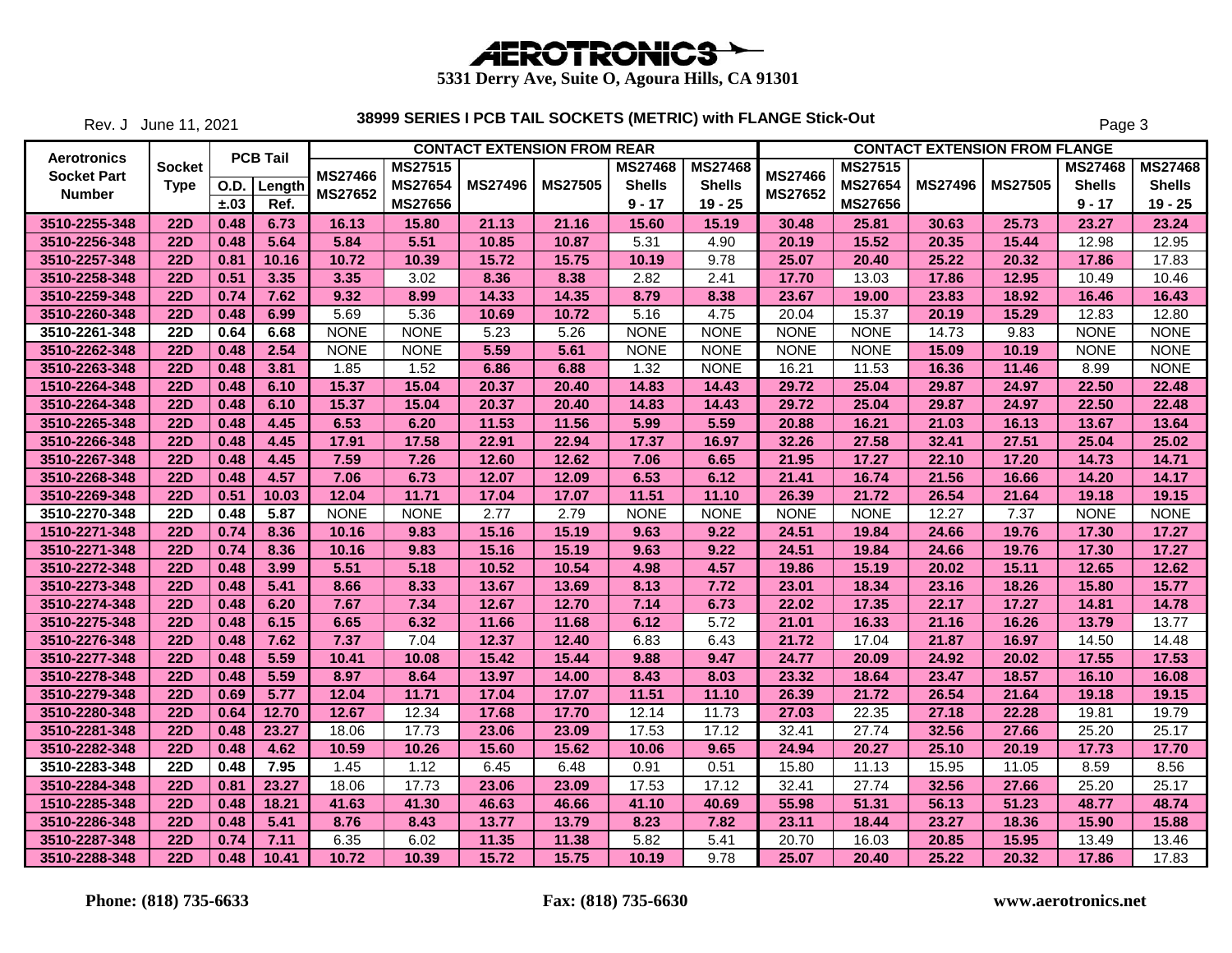

Rev. J June 11, 2021

|                    |                  |             |                 |                |                |                | <b>CONTACT EXTENSION FROM REAR</b> |                |                |             |                |                | <b>CONTACT EXTENSION FROM FLANGE</b> |                |                |
|--------------------|------------------|-------------|-----------------|----------------|----------------|----------------|------------------------------------|----------------|----------------|-------------|----------------|----------------|--------------------------------------|----------------|----------------|
| Aerotronics        | <b>Socket</b>    |             | <b>PCB Tail</b> | <b>MS27466</b> | <b>MS27515</b> |                |                                    | <b>MS27468</b> | <b>MS27468</b> | MS27466     | <b>MS27515</b> |                |                                      | <b>MS27468</b> | <b>MS27468</b> |
| <b>Socket Part</b> | <b>Type</b>      | <b>O.D.</b> | Length          | <b>MS27652</b> | <b>MS27654</b> | <b>MS27496</b> | <b>MS27505</b>                     | <b>Shells</b>  | <b>Shells</b>  | MS27652     | <b>MS27654</b> | <b>MS27496</b> | <b>MS27505</b>                       | <b>Shells</b>  | <b>Shells</b>  |
| <b>Number</b>      |                  | ±.03        | Ref.            |                | <b>MS27656</b> |                |                                    | $9 - 17$       | $19 - 25$      |             | <b>MS27656</b> |                |                                      | $9 - 17$       | $19 - 25$      |
| 3510-2289-348      | <b>22D</b>       | 0.48        | 9.14            | 9.55           | 9.22           | 14.55          | 14.58                              | 9.02           | 8.61           | 23.90       | 19.23          | 24.05          | 19.15                                | 16.69          | 16.66          |
| 3510-2290-348      | <b>22D</b>       | 0.51        | 7.11            | 13.54          | 13.21          | 18.54          | 18.57                              | 13.00          | 12.60          | 27.89       | 23.22          | 28.04          | 23.14                                | 20.68          | 20.65          |
| 3510-2291-348      | <b>22D</b>       | 0.48        | 7.42            | 6.40           | 6.07           | 11.40          | 11.43                              | 5.87           | 5.46           | 20.75       | 16.08          | 20.90          | 16.00                                | 13.54          | 13.51          |
| 1510-2294-348      | <b>22D</b>       | 0.48        | 12.32           | 9.40           | 9.07           | 14.40          | 14.43                              | 8.86           | 8.46           | 23.75       | 19.08          | 23.90          | 19.00                                | 16.54          | 16.51          |
| 3510-2294-348      | <b>22D</b>       | 0.48        | 12.32           | 9.40           | 9.07           | 14.40          | 14.43                              | 8.86           | 8.46           | 23.75       | 19.08          | 23.90          | 19.00                                | 16.54          | 16.51          |
| 3510-2295-348      | 22D              | 0.61        | 3.25            | 14.20          | 13.87          | 19.20          | 19.23                              | 13.67          | 13.26          | 28.55       | 23.88          | 28.70          | 23.80                                | 21.34          | 21.31          |
| 3510-2299-348      | <b>22D</b>       | 0.51        | 4.29            | 5.05           | 4.72           | 10.06          | 10.08                              | 4.52           | 4.11           | 19.41       | 14.73          | 19.56          | 14.66                                | 12.19          | 12.17          |
| 3510-2223A-348     | <b>22D</b>       | 0.48        | 6.50            | 9.93           | 9.60           | 14.94          | 14.96                              | 9.40           | 8.99           | 24.28       | 19.61          | 24.43          | 19.53                                | 17.07          | 17.04          |
| 3510-2224A-348     | <b>22D</b>       | 0.48        | 4.95            | 3.18           | 2.84           | 8.18           | 8.20                               | 2.64           | 2.24           | 17.53       | 12.85          | 17.68          | 12.78                                | 10.31          | 10.29          |
| 3510-2225A-348     | <b>22D</b>       | 0.48        | 8.00            | 7.62           | 7.29           | 12.62          | 12.65                              | 7.09           | 6.68           | 21.97       | 17.30          | 22.12          | 17.22                                | 14.76          | 14.73          |
| 3510-2226A-348     | <b>22D</b>       | 0.48        | 3.76            | 1.85           | 1.52           | 6.86           | 6.88                               | 1.32           | 0.91           | 16.21       | 11.53          | 16.36          | 11.46                                | 8.99           | 8.97           |
| 3510-2227A-348     | <b>22D</b>       | 0.48        | 5.87            | 17.40          | 17.07          | 22.40          | 22.43                              | 16.87          | 16.46          | 31.75       | 27.08          | 31.90          | 27.00                                | 24.54          | 24.51          |
| 3510-2228A-348     | 22D              | 0.48        | 12.07           | 5.69           | 5.36           | 10.69          | 10.72                              | 5.16           | 4.75           | 20.04       | 15.37          | 20.19          | 15.29                                | 12.83          | 12.80          |
| 3510-2229A-348     | <b>22D</b>       | 0.48        | 6.71            | 2.92           | 2.59           | 7.92           | 7.95                               | 2.39           | 1.98           | 17.27       | 12.60          | 17.42          | 12.52                                | 10.06          | 10.03          |
| 3510-2230A-348     | <b>22D</b>       | 0.48        | 7.24            | 7.87           | 7.54           | 12.88          | 12.90                              | 7.34           | 6.93           | 22.23       | 17.55          | 22.38          | 17.48                                | 15.01          | 14.99          |
| 3510-2231A-348     | <b>22D</b>       | 0.48        | 14.48           | 18.54          | 18.21          | 23.55          | 23.57                              | 18.01          | 17.60          | 32.89       | 28.22          | 33.05          | 28.14                                | 25.68          | 25.65          |
| 3510-2232A-348     | <b>22D</b>       | 0.48        | 7.32            | 9.27           | 0.89           | 1.43           | 14.30                              | 8.74           | 8.33           | 23.62       | 10.90          | 10.93          | 18.87                                | 16.41          | 16.38          |
| 3510-2233A-348     | <b>22D</b>       | 0.48        | 5.84            | 9.78           | 9.45           | 14.78          | 14.81                              | 9.25           | 8.84           | 24.13       | 19.46          | 24.28          | 19.38                                | 16.92          | 16.89          |
| 3510-2234A-348     | <b>22D</b>       | 0.48        | 9.53            | 2.92           | 2.59           | 7.92           | 7.95                               | 2.39           | 1.98           | 17.27       | 12.60          | 17.42          | 12.52                                | 10.06          | 10.03          |
| 3510-2235A-348     | <b>22D</b>       | 0.48        | 5.84            | 10.72          | 10.39          | 15.72          | 15.75                              | 10.19          | 9.78           | 25.07       | 20.40          | 25.22          | 20.32                                | 17.86          | 17.83          |
| 3510-2236A-348     | <b>22D</b>       | 0.48        | 11.81           | 21.21          | 20.88          | 26.21          | 26.24                              | 20.68          | 20.27          | 35.56       | 30.89          | 35.71          | 30.81                                | 28.35          | 28.32          |
| 3510-2237A-348     | <b>22D</b>       | 0.48        | 10.69           | 8.59           | 8.26           | 13.59          | 13.61                              | 8.05           | 7.65           | 22.94       | 18.26          | 23.09          | 18.19                                | 15.72          | 15.70          |
| 3510-2238A-348     | <b>22D</b>       | 0.48        | 9.32            | 4.11           | 3.78           | 9.12           | 9.14                               | 3.58           | 3.18           | 18.47       | 13.79          | 18.62          | 13.72                                | 11.25          | 11.23          |
| 3510-2239A-348     | $\overline{22D}$ | 0.48        | 10.03           | 3.68           | 3.35           | 8.69           | 8.71                               | 3.15           | 2.74           | 18.03       | 13.36          | 18.19          | 13.28                                | 10.82          | 10.80          |
| 3510-2240A-348     | <b>22D</b>       | 0.48        | 5.08            | 9.65           | 9.32           | 14.66          | 14.68                              | 9.12           | 8.71           | 24.00       | 19.33          | 24.16          | 19.25                                | 16.79          | 16.76          |
| 3510-2242A-348     | <b>22D</b>       | 0.48        | 5.54            | 10.67          | 10.34          | 15.67          | 15.70                              | 10.13          | 9.73           | 25.02       | 20.35          | 25.17          | 20.27                                | 17.81          | 17.78          |
| 3510-2244A-348     | <b>22D</b>       | 0.48        | 9.40            | 11.38          | 11.05          | 16.38          | 16.41                              | 10.85          | 10.44          | 25.73       | 21.06          | 25.88          | 20.98                                | 18.52          | 18.49          |
| 3510-2245A-348     | <b>22D</b>       | 0.48        | 5.92            | 8.71           | 8.38           | 13.72          | 13.74                              | 8.18           | 7.77           | 23.06       | 18.39          | 23.22          | 18.31                                | 15.85          | 15.82          |
| 3510-2246A-348     | <b>22D</b>       | 0.48        | 4.70            | 2.97           | 2.64           | 7.98           | 8.00                               | 2.44           | 2.03           | 17.32       | 12.65          | 17.48          | 12.57                                | 10.11          | 10.08          |
| 3510-2247A-348     | <b>22D</b>       | 0.48        | 18.67           | 12.37          | 12.04          | 17.37          | 17.40                              | 11.84          | 11.43          | 26.72       | 22.05          | 26.87          | 21.97                                | 19.51          | 19.48          |
| 3510-2248A-348     | <b>22D</b>       | 0.48        | 11.02           | 16.28          | 15.95          | 21.29          | 21.31                              | 15.75          | 15.34          | 30.63       | 25.96          | 30.78          | 25.88                                | 23.42          | 23.39          |
| 3510-2249A-348     | <b>22D</b>       | 0.48        | 15.72           | 11.86          | 11.53          | 16.87          | 16.89                              | 11.33          | 10.92          | 26.21       | 21.54          | 26.37          | 21.46                                | 19.00          | 18.97          |
| 3510-2250A-348     | <b>22D</b>       | 0.48        | 8.00            | 6.10           | 5.77           | 11.10          | 11.13                              | 5.56           | 5.16           | 20.45       | 15.77          | 20.60          | 15.70                                | 13.23          | 13.21          |
| 3510-2251A-348     | <b>22D</b>       | 0.48        | 16.21           | 14.30          | 13.97          | 19.30          | 19.33                              | 13.77          | 13.36          | 28.65       | 23.98          | 28.80          | 23.90                                | 21.44          | 21.41          |
| 3510-2252A-348     | <b>22D</b>       | 0.48        | 6.35            | 14.27          | 13.94          | 19.28          | 19.30                              | 13.74          | 13.34          | 28.63       | 23.95          | 28.78          | 23.88                                | 21.41          | 21.39          |
| 3510-2253A-348     | <b>22D</b>       | 0.48        | 2.87            | <b>NONE</b>    | <b>NONE</b>    | 3.10           | 3.12                               | <b>NONE</b>    | <b>NONE</b>    | <b>NONE</b> | <b>NONE</b>    | 12.60          | 7.70                                 | <b>NONE</b>    | <b>NONE</b>    |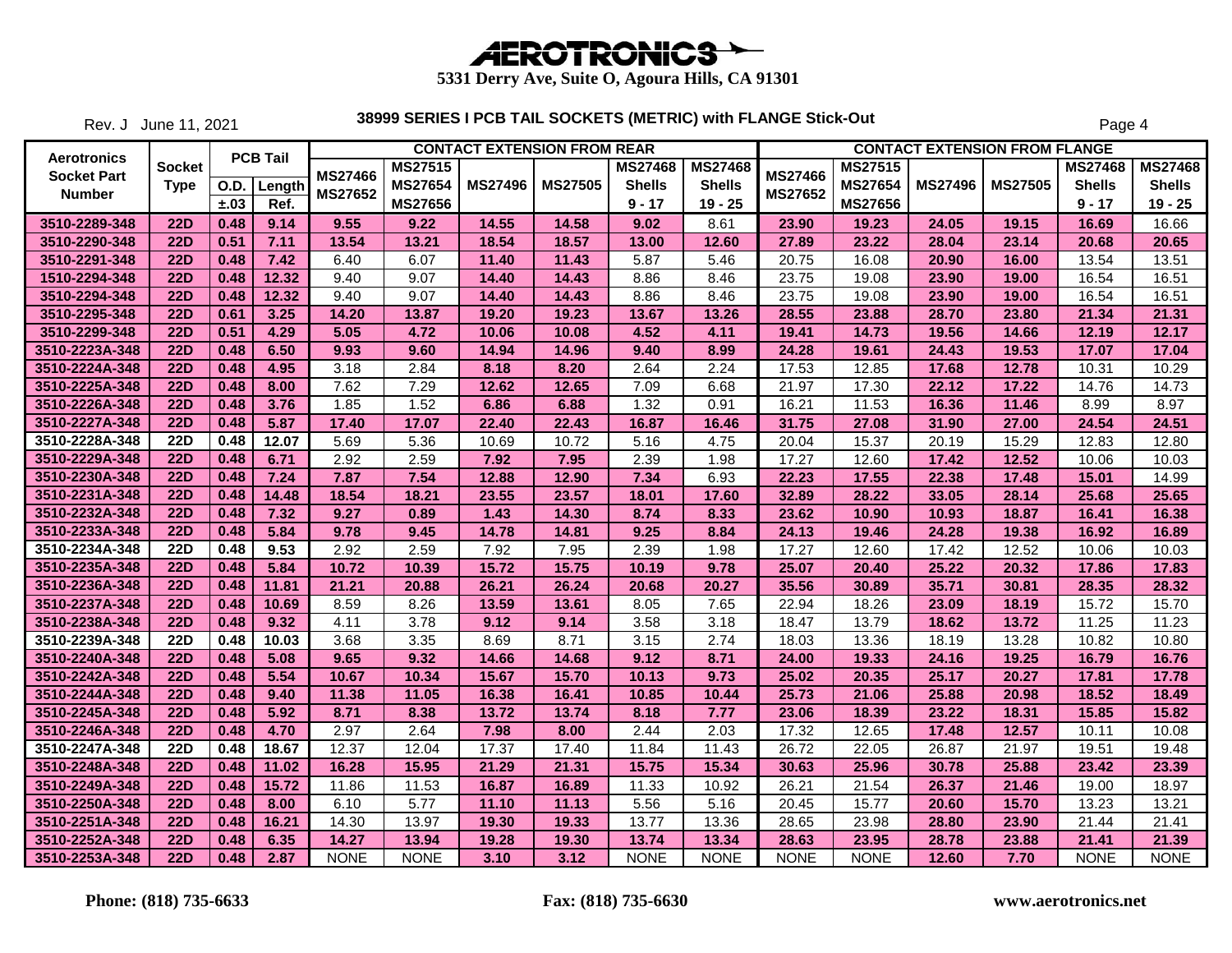

Rev. J June 11, 2021

|                    |               |      |                 |             |                | <b>CONTACT EXTENSION FROM REAR</b> |                |                |                |                |                     |                | <b>CONTACT EXTENSION FROM FLANGE</b> |                |                |
|--------------------|---------------|------|-----------------|-------------|----------------|------------------------------------|----------------|----------------|----------------|----------------|---------------------|----------------|--------------------------------------|----------------|----------------|
| Aerotronics        | <b>Socket</b> |      | <b>PCB Tail</b> |             | <b>MS27515</b> |                                    |                | <b>MS27468</b> | <b>MS27468</b> |                | MS27515             |                |                                      | <b>MS27468</b> | <b>MS27468</b> |
| <b>Socket Part</b> | <b>Type</b>   | O.D. | Length          | MS27466     | <b>MS27654</b> | <b>MS27496</b>                     | <b>MS27505</b> | <b>Shells</b>  | <b>Shells</b>  | <b>MS27466</b> | <b>MS27654</b>      | <b>MS27496</b> | <b>MS27505</b>                       | <b>Shells</b>  | <b>Shells</b>  |
| <b>Number</b>      |               | ±.03 | Ref.            | MS27652     | <b>MS27656</b> |                                    |                | $9 - 17$       | $19 - 25$      | MS27652        | MS27656             |                |                                      | $9 - 17$       | $19 - 25$      |
| 3510-2254A-348     | <b>22D</b>    | 0.48 | 55.55           | 47.35       | 47.02          | 52.35                              | 52.37          | 46.81          | 46.41          | 61.70          | 57.02               | 61.85          | 56.95                                | 54.48          | 54.46          |
| 3510-2255A-348     | 22D           | 0.48 | 7.92            | 1.45        | 1.12           | 6.45                               | 6.48           | 0.91           | <b>NONE</b>    | 15.80          | 11.13               | 15.95          | 11.05                                | 8.59           | <b>NONE</b>    |
| 3510-2256A-348     | <b>22D</b>    | 0.48 | 3.84            | <b>NONE</b> | <b>NONE</b>    | 3.12                               | 3.15           | <b>NONE</b>    | <b>NONE</b>    | <b>NONE</b>    | <b>NONE</b>         | 12.62          | 7.72                                 | <b>NONE</b>    | <b>NONE</b>    |
| 3510-2257A-348     | <b>22D</b>    | 0.48 | 5.13            | <b>NONE</b> | <b>NONE</b>    | 3.71                               | 3.73           | <b>NONE</b>    | <b>NONE</b>    | <b>NONE</b>    | <b>NONE</b>         | 13.21          | 8.31                                 | <b>NONE</b>    | <b>NONE</b>    |
| 3510-2258A-348     | <b>22D</b>    | 0.48 | 3.84            | 1.57        | 1.24           | 6.58                               | 6.60           | 1.04           | <b>NONE</b>    | 15.93          | $\overline{1}$ 1.25 | 16.08          | 11.18                                | 8.71           | <b>NONE</b>    |
| 3510-2259A-348     | <b>22D</b>    | 0.48 | 6.45            | 5.36        | 5.03           | 10.36                              | 10.39          | 4.83           | 4.42           | 19.71          | 15.04               | 19.86          | 14.96                                | 12.50          | 12.47          |
| 3510-2260A-348     | <b>22D</b>    | 0.48 | 9.53            | 6.65        | 6.32           | 11.66                              | 11.68          | 6.12           | 5.72           | 21.01          | 16.33               | 21.16          | 16.26                                | 13.79          | 13.77          |
| 3510-2261A-348     | <b>22D</b>    | 0.48 | 5.69            | 10.80       | 10.46          | 15.80                              | 15.82          | 10.26          | 9.86           | 25.15          | 20.47               | 25.30          | 20.40                                | 17.93          | 17.91          |
| 3510-2262A-348     | <b>22D</b>    | 0.48 | 14.45           | 13.21       | 12.88          | 18.21                              | 18.24          | 12.67          | 12.27          | 27.56          | 22.89               | 27.71          | 22.81                                | 20.35          | 20.32          |
| 3510-2263A-348     | <b>22D</b>    | 0.48 | 14.83           | 14.58       | 14.25          | 19.58                              | 19.61          | 14.05          | 13.64          | 28.93          | 24.26               | 29.08          | 24.18                                | 21.72          | 21.69          |
| 3510-2264A-348     | <b>22D</b>    | 0.48 | 4.57            | 6.93        | 6.60           | 11.94                              | 11.96          | 6.40           | 5.99           | 21.29          | 16.61               | 21.44          | 16.54                                | 14.07          | 14.05          |
| 3510-2265A-348     | <b>22D</b>    | 0.48 | 5.00            | 13.84       | 13.51          | 18.85                              | 18.87          | 13.31          | 12.90          | 28.19          | 23.52               | 28.35          | 23.44                                | 20.98          | 20.96          |
| 3510-2266A-348     | <b>22D</b>    | 0.48 | 2.54            | 4.11        | 3.78           | 9.12                               | 9.14           | 3.58           | 3.18           | 18.47          | 13.79               | 18.62          | 13.72                                | 11.25          | 11.23          |
| 3510-2267A-348     | <b>22D</b>    | 0.48 | 8.38            | 6.48        | 6.15           | 11.48                              | 11.51          | 5.94           | 5.54           | 20.83          | 16.15               | 20.98          | 16.08                                | 13.61          | 13.59          |
| 3510-2268A-348     | <b>22D</b>    | 0.48 | 8.26            | 15.27       | 14.94          | 20.27                              | 20.29          | 14.73          | 14.33          | 29.62          | 24.94               | 29.77          | 24.87                                | 22.40          | 22.38          |
| 3510-2269A-348     | <b>22D</b>    | 0.48 | 18.87           | 17.15       | 16.81          | 22.15                              | 22.17          | 16.61          | 16.21          | 31.50          | 26.82               | 31.65          | 26.75                                | 24.28          | 24.26          |
| 3510-2270A-348     | <b>22D</b>    | 0.48 | 10.92           | 8.94        | 8.61           | 13.94                              | 13.97          | 8.41           | 8.00           | 23.29          | 18.62               | 23.44          | 18.54                                | 16.08          | 16.05          |
| 3510-2271A-348     | <b>22D</b>    | 0.48 | 5.77            | 5.56        | 5.23           | 10.57                              | 10.59          | 5.03           | 4.62           | 19.91          | 15.24               | 20.07          | 15.16                                | 12.70          | 12.67          |
| 3510-2272A-348     | <b>22D</b>    | 0.48 | 2.54            | 7.67        | 7.34           | 12.67                              | 12.70          | 7.14           | 6.73           | 22.02          | 17.35               | 22.17          | 17.27                                | 14.81          | 14.78          |
| 3510-2273A-348     | <b>22D</b>    | 0.48 | 14.33           | 12.42       | 12.09          | 17.42                              | 17.45          | 11.89          | 11.48          | 26.77          | 22.10               | 26.92          | 22.02                                | 19.56          | 19.53          |
| 3510-2274A-348     | <b>22D</b>    | 0.48 | 2.79            | 29.44       | 29.11          | 34.44                              | 34.47          | 28.91          | 28.50          | 43.79          | 39.12               | 43.94          | 39.04                                | 36.58          | 36.55          |
| 3510-2275A-348     | <b>22D</b>    | 0.48 | 12.93           | 6.45        | 6.12           | 11.46                              | 11.48          | 5.92           | 5.51           | 20.80          | 16.13               | 20.96          | 16.05                                | 13.59          | 13.56          |
| 3510-2276A-348     | <b>22D</b>    | 0.48 | 3.58            | 5.13        | 4.80           | 10.13                              | 10.16          | 4.60           | 4.19           | 19.48          | 14.81               | 19.63          | 14.73                                | 12.27          | 12.24          |
| 3510-2277A-348     | <b>22D</b>    | 0.48 | 3.18            | 5.59        | 5.26           | 10.59                              | 10.62          | 5.05           | 4.65           | 19.94          | 15.27               | 20.09          | 15.19                                | 12.73          | 12.70          |
| 3510-2278A-348     | <b>22D</b>    | 0.48 | 3.05            | <b>NONE</b> | <b>NONE</b>    | 3.28                               | 3.30           | <b>NONE</b>    | <b>NONE</b>    | <b>NONE</b>    | <b>NONE</b>         | 12.78          | 7.87                                 | <b>NONE</b>    | <b>NONE</b>    |
| 3510-2279A-349     | <b>22D</b>    | 0.48 | 12.93           | 6.45        | 6.12           | 11.46                              | 11.48          | 5.92           | 5.51           | 20.80          | 16.13               | 20.96          | 16.05                                | 13.59          | 13.56          |
| 3510-2280A-348     | <b>22D</b>    | 0.48 | 7.95            | 7.75        | 7.42           | 12.75                              | 12.78          | 7.21           | 6.81           | 22.10          | 17.42               | 22.25          | 17.35                                | 14.88          | 14.86          |
| 3510-2281A-348     | <b>22D</b>    | 0.48 | 2.54            | 4.37        | 4.04           | 9.37                               | 9.40           | 3.84           | 3.43           | 18.72          | 14.05               | 18.87          | 13.97                                | 11.51          | 11.48          |
| 3510-2282A-348     | <b>22D</b>    | 0.48 | 7.04            | <b>NONE</b> | <b>NONE</b>    | 5.56                               | 5.59           | <b>NONE</b>    | <b>NONE</b>    | <b>NONE</b>    | <b>NONE</b>         | 15.06          | 10.16                                | <b>NONE</b>    | <b>NONE</b>    |
| 3510-2283A-348     | <b>22D</b>    | 0.48 | 13.34           | 7.04        | 6.71           | 12.04                              | 12.07          | 6.50           | 6.10           | 21.39          | 16.71               | 21.54          | 16.64                                | 14.17          | 14.15          |
| 3510-2284A-348     | <b>22D</b>    | 0.48 | 6.25            | <b>NONE</b> | <b>NONE</b>    | 4.37                               | 4.39           | <b>NONE</b>    | <b>NONE</b>    | <b>NONE</b>    | <b>NONE</b>         | 13.87          | 8.97                                 | <b>NONE</b>    | <b>NONE</b>    |
| 3510-2285A-348     | <b>22D</b>    | 0.48 | 11.23           | 4.75        | 4.42           | 9.75                               | 9.78           | 4.22           | 3.81           | 19.10          | 14.43               | 19.25          | 14.35                                | 11.89          | 11.86          |
| 3510-2286A-348     | <b>22D</b>    | 0.48 | 6.35            | 7.67        | 7.34           | 12.67                              | 12.70          | 7.14           | 6.73           | 22.02          | 17.35               | 22.17          | 17.27                                | 14.81          | 14.78          |
| 3510-2287A-348     | <b>22D</b>    | 0.48 | 13.00           | 11.10       | 10.77          | 16.10                              | 16.13          | 10.57          | 10.16          | 25.45          | 20.78               | 25.60          | 20.70                                | 18.24          | 18.21          |
| 3510-2288A-348     | <b>22D</b>    | 0.48 | 14.61           | 13.36       | 13.03          | 18.36                              | 18.39          | 12.83          | 12.42          | 27.71          | 23.04               | 27.86          | 22.96                                | 20.50          | 20.47          |
| 3510-2289A-349     | <b>22D</b>    | 0.48 | 7.87            | 13.51       | 13.18          | 18.52                              | 18.54          | 12.98          | 12.57          | 27.86          | 23.19               | 28.02          | 23.11                                | 20.65          | 20.62          |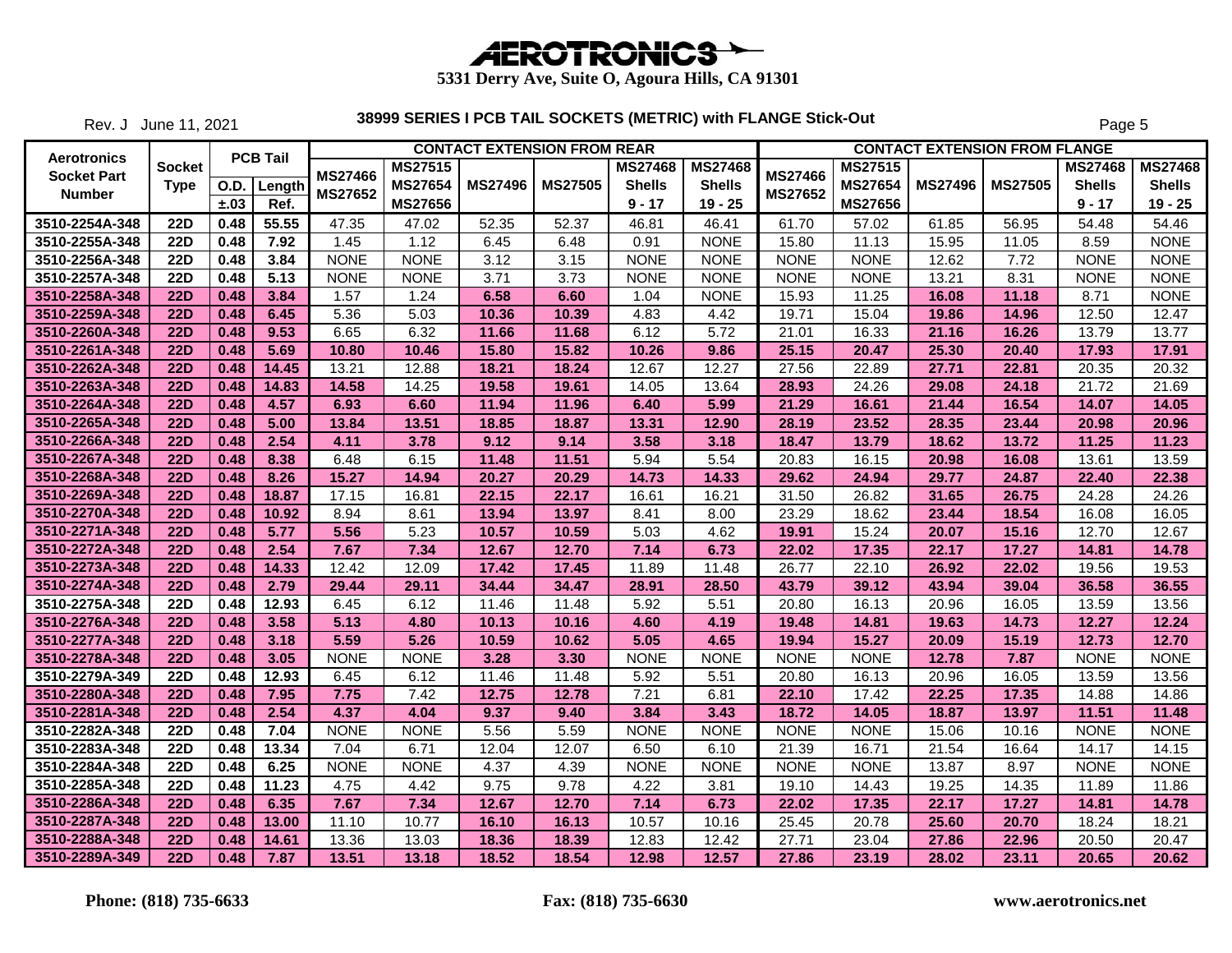

Rev. J June 11, 2021

|                    |               |             |                 |                |                |                | <b>CONTACT EXTENSION FROM REAR</b> |                |                |                |                |                | <b>CONTACT EXTENSION FROM FLANGE</b> |                |                |
|--------------------|---------------|-------------|-----------------|----------------|----------------|----------------|------------------------------------|----------------|----------------|----------------|----------------|----------------|--------------------------------------|----------------|----------------|
| <b>Aerotronics</b> | <b>Socket</b> |             | <b>PCB Tail</b> | <b>MS27466</b> | <b>MS27515</b> |                |                                    | <b>MS27468</b> | <b>MS27468</b> | <b>MS27466</b> | <b>MS27515</b> |                |                                      | <b>MS27468</b> | <b>MS27468</b> |
| <b>Socket Part</b> | <b>Type</b>   | <b>O.D.</b> | Length          |                | <b>MS27654</b> | <b>MS27496</b> | <b>MS27505</b>                     | <b>Shells</b>  | <b>Shells</b>  |                | <b>MS27654</b> | <b>MS27496</b> | <b>MS27505</b>                       | <b>Shells</b>  | <b>Shells</b>  |
| <b>Number</b>      |               | ±.03        | Ref.            | <b>MS27652</b> | <b>MS27656</b> |                |                                    | $9 - 17$       | $19 - 25$      | MS27652        | <b>MS27656</b> |                |                                      | $9 - 17$       | $19 - 25$      |
| 3510-2290A-348     | <b>22D</b>    | 0.48        | 4.72            | 11.63          | 11.30          | 16.64          | 16.66                              | 11.10          | 10.69          | 25.98          | 21.31          | 26.14          | 21.23                                | 18.77          | 18.75          |
| 3510-2291A-348     | <b>22D</b>    | 0.48        | 3.73            | <b>NONE</b>    | <b>NONE</b>    | 2.26           | 2.29                               | <b>NONE</b>    | <b>NONE</b>    | <b>NONE</b>    | <b>NONE</b>    | 11.76          | 6.86                                 | <b>NONE</b>    | <b>NONE</b>    |
| 3510-2292A-348     | <b>22D</b>    | 0.48        | 11.13           | 13.89          | 13.56          | 18.90          | 18.92                              | 13.36          | 12.95          | 28.24          | 23.57          | 28.40          | 23.50                                | 21.03          | 21.01          |
| 3510-2293A-348     | <b>22D</b>    | 0.48        | 10.08           | 8.18           | 7.85           | 13.18          | 13.21                              | 7.65           | 7.24           | 22.53          | 17.86          | 22.68          | 17.78                                | 15.32          | 15.29          |
| 3510-2294A-348     | <b>22D</b>    | 0.48        | 8.59            | 10.41          | 10.08          | 15.42          | 15.44                              | 9.88           | 9.47           | 24.77          | 20.09          | 24.92          | 20.02                                | 17.55          | 17.53          |
| 3510-2295A-348     | <b>22D</b>    | 0.48        | 7.11            | 4.11           | 3.78           | 9.12           | 9.14                               | 3.58           | 3.18           | 18.47          | 13.79          | 18.62          | 13.72                                | 11.25          | 11.23          |
| 3510-2296A-348     | <b>22D</b>    | 0.48        | 8.03            | 5.74           | 5.41           | 10.74          | 10.77                              | 5.21           | 4.80           | 20.09          | 15.42          | 20.24          | 15.34                                | 12.88          | 12.85          |
| 3510-2297A-348     | <b>22D</b>    | 0.48        | 14.02           | 7.54           | 7.21           | 12.55          | 12.57                              | 7.01           | 6.60           | 21.89          | 17.22          | 22.05          | 17.15                                | 14.68          | 14.66          |
| 3510-2298A-348     | <b>22D</b>    | 0.48        | 7.90            | 9.47           | 9.14           | 14.48          | 14.50                              | 8.94           | 8.53           | 23.83          | 19.15          | 23.98          | 19.08                                | 16.61          | 16.59          |
| 3510-2299A-348     | 22D           | 0.48        | 11.56           | 9.83           | 9.50           | 14.83          | 14.86                              | 9.30           | 8.89           | 24.18          | 19.51          | 24.33          | 19.43                                | 16.97          | 16.94          |
| 3510-2200-349      | <b>22M</b>    | 0.48        | 3.00            | 5.84           | 5.51           | 10.85          | 10.87                              | 5.31           | 4.90           | 20.19          | 15.52          | 20.35          | 15.44                                | 12.98          | 12.95          |
| 3510-2201-349      | <b>22M</b>    | 0.48        | 3.51            | 6.35           | 6.02           | 11.35          | 11.38                              | 5.82           | 5.41           | 20.70          | 16.03          | 20.85          | 15.95                                | 13.49          | 13.46          |
| 3510-2202-349      | <b>22M</b>    | 0.48        | 3.99            | 6.83           | 6.50           | 11.84          | 11.86                              | 6.30           | 5.89           | 21.18          | 16.51          | 21.34          | 16.43                                | 13.97          | 13.94          |
| 3510-2203-349      | <b>22M</b>    | 0.48        | 4.50            | 7.34           | 7.01           | 12.34          | 12.37                              | 6.81           | 6.40           | 21.69          | 17.02          | 21.84          | 16.94                                | 14.48          | 14.45          |
| 3510-2204-349      | <b>22M</b>    | 0.48        | 5.00            | 7.85           | 7.52           | 12.85          | 12.88                              | 7.32           | 6.91           | 22.20          | 17.53          | 22.35          | 17.45                                | 14.99          | 14.96          |
| 3510-2205-349      | <b>22M</b>    | 0.48        | 5.51            | 8.36           | 8.03           | 13.36          | 13.39                              | 7.82           | 7.42           | 22.71          | 18.03          | 22.86          | 17.96                                | 15.49          | 15.47          |
| 3510-2206-349      | <b>22M</b>    | 0.48        | 5.99            | 8.84           | 8.51           | 13.84          | 13.87                              | 8.31           | 7.90           | 23.19          | 18.52          | 23.34          | 18.44                                | 15.98          | 15.95          |
| 3510-2207-349      | <b>22M</b>    | 0.48        | 3.00            | 4.67           | 4.34           | 9.68           | 9.70                               | 4.14           | 3.73           | 19.02          | 14.35          | 19.18          | 14.27                                | 11.81          | 11.79          |
| 3510-2208-349      | <b>22M</b>    | 0.48        | 3.51            | 5.18           | 4.85           | 10.19          | 10.21                              | 4.65           | 4.24           | 19.53          | 14.86          | 19.69          | 14.78                                | 12.32          | 12.29          |
| 3510-2209-349      | <b>22M</b>    | 0.48        | 3.99            | 5.66           | 5.33           | 10.67          | 10.69                              | 5.13           | 4.72           | 20.02          | 15.34          | 20.17          | 15.27                                | 12.80          | 12.78          |
| 3510-2210-349      | <b>22M</b>    | 0.48        | 4.50            | 6.17           | 5.84           | 11.18          | 11.20                              | 5.64           | 5.23           | 20.52          | 15.85          | 20.68          | 15.77                                | 13.31          | 13.28          |
| 3510-2211-349      | <b>22M</b>    | 0.48        | 5.00            | 6.68           | 6.35           | 11.68          | 11.71                              | 6.15           | 5.74           | 21.03          | 16.36          | 21.18          | 16.28                                | 13.82          | 13.79          |
| 3510-2212-349      | <b>22M</b>    | 0.48        | 5.51            | 7.19           | 6.86           | 12.19          | 12.22                              | 6.65           | 6.25           | 21.54          | 16.87          | 21.69          | 16.79                                | 14.33          | 14.30          |
| 3510-2213-349      | <b>22M</b>    | 0.48        | 5.99            | 7.67           | 7.34           | 12.67          | 12.70                              | 7.14           | 6.73           | 22.02          | 17.35          | 22.17          | 17.27                                | 14.81          | 14.78          |
| 3510-2214-349      | <b>22M</b>    | 0.48        | 11.48           | 10.59          | 10.26          | 15.60          | 15.62                              | 10.06          | 9.65           | 24.94          | 20.27          | 25.10          | 20.19                                | 17.73          | 17.70          |
| 3510-2215-349      | <b>22M</b>    | 0.48        | 10.08           | 5.56           | 5.23           | 10.57          | 10.59                              | 5.03           | 4.62           | 19.91          | 15.24          | 20.07          | 15.16                                | 12.70          | 12.67          |
| 3510-2249-349      | <b>22M</b>    | 0.66        | 5.08            | 4.42           | 4.09           | 9.42           | 9.45                               | 3.89           | 3.48           | 18.77          | 14.10          | 18.92          | 14.02                                | 11.56          | 11.53          |
| 1510-2251-349      | <b>22M</b>    | 0.76        | 8.36            | 10.16          | 9.83           | 15.16          | 15.19                              | 9.63           | 9.22           | 24.51          | 19.84          | 24.66          | 19.76                                | 17.30          | 17.27          |
| 3510-2251-349      | <b>22M</b>    | 0.76        | 8.36            | 10.16          | 9.83           | 15.16          | 15.19                              | 9.63           | 9.22           | 24.51          | 19.84          | 24.66          | 19.76                                | 17.30          | 17.27          |
| 1510-22LFO-349     | <b>22M</b>    | 0.48        | 5.00            | 6.78           | 6.45           | 11.79          | 11.81                              | 6.25           | 5.84           | 21.13          | 16.46          | 21.29          | 16.38                                | 13.92          | 13.89          |
| 1510-22LF1-349     | <b>22M</b>    | 0.48        | 3.99            | 5.77           | 5.44           | 10.77          | 10.80                              | 5.23           | 4.83           | 20.12          | 15.44          | 20.27          | 15.37                                | 12.90          | 12.88          |
| 1510-22LF2-349     | <b>22M</b>    | 0.48        | 3.00            | 4.78           | 4.45           | 9.78           | 9.80                               | 4.24           | 3.84           | 19.13          | 14.45          | 19.28          | 14.38                                | 11.91          | 11.89          |
| 1510-2000-351      | 20            | 0.66        | 10.16           | 3.68           | 3.35           | 8.69           | 8.71                               | 3.15           | 2.74           | 18.03          | 13.36          | 18.19          | 13.28                                | 10.82          | 10.80          |
| 1510-2001-351      | 20            | 0.66        | 5.08            | 7.87           | 7.54           | 12.88          | 12.90                              | 7.34           | 6.93           | 22.23          | 17.55          | 22.38          | 17.48                                | 15.01          | 14.99          |
| 1510-2002-351      | 20            | 0.48        | 11.05           | 8.71           | 8.38           | 13.72          | 13.74                              | 8.18           | 7.77           | 23.06          | 18.39          | 23.22          | 18.31                                | 15.85          | 15.82          |
| 1510-2003-351      | 20            | 0.48        | 3.45            | 4.42           | 4.09           | 9.42           | 9.45                               | 3.89           | 3.48           | 18.77          | 14.10          | 18.92          | 14.02                                | 11.56          | 11.53          |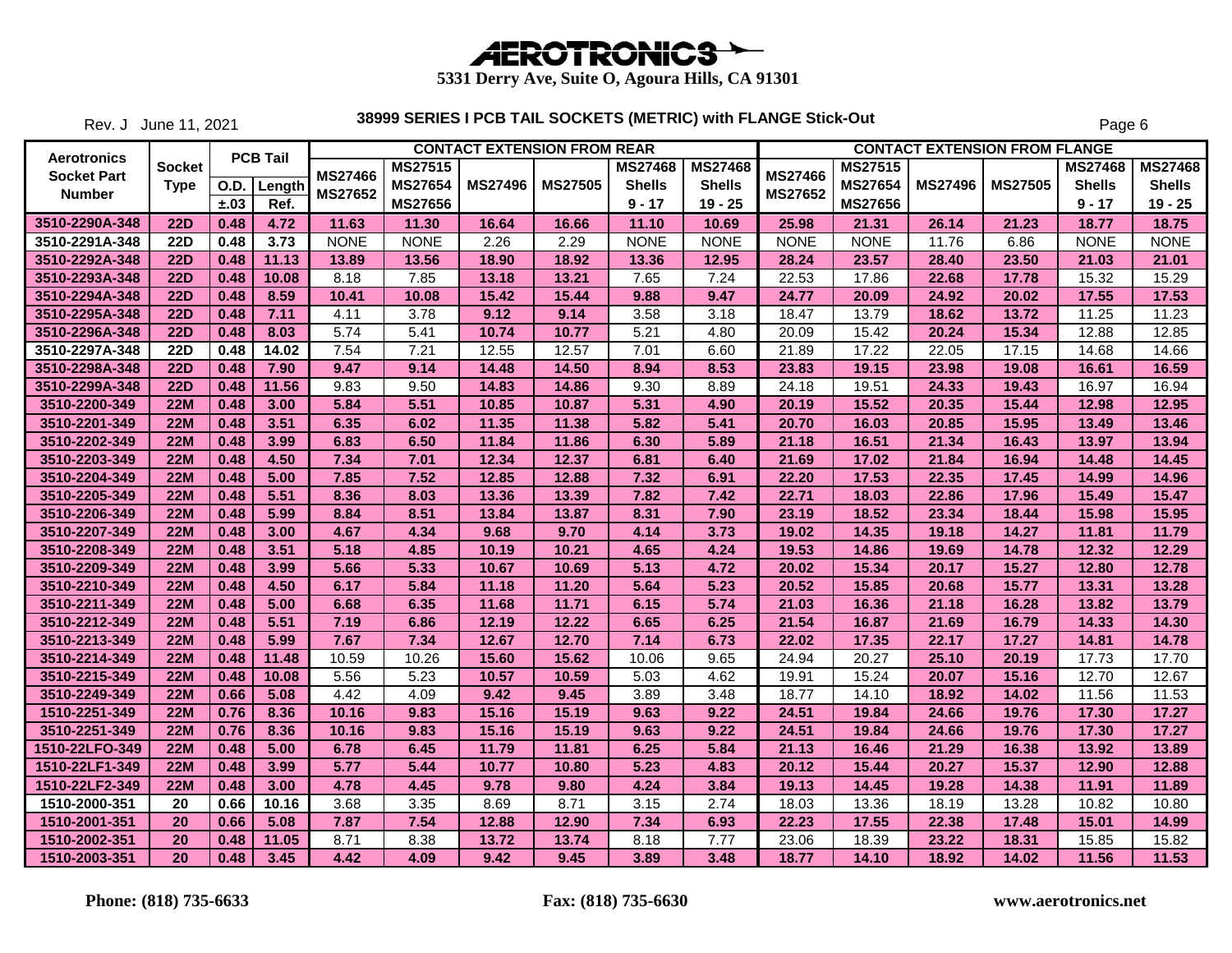

Rev. J June 11, 2021

|                    |                 |      |                             |                |                | <b>CONTACT EXTENSION FROM REAR</b> |                |                |                |                |                |                | <b>CONTACT EXTENSION FROM FLANGE</b> |                |                |
|--------------------|-----------------|------|-----------------------------|----------------|----------------|------------------------------------|----------------|----------------|----------------|----------------|----------------|----------------|--------------------------------------|----------------|----------------|
| <b>Aerotronics</b> | Socket          |      | <b>PCB Tail</b>             |                | <b>MS27515</b> |                                    |                | <b>MS27468</b> | <b>MS27468</b> | <b>MS27466</b> | MS27515        |                |                                      | <b>MS27468</b> | <b>MS27468</b> |
| <b>Socket Part</b> | <b>Type</b>     |      | $\overline{O}$ .D.   Length | <b>MS27466</b> | MS27654        | <b>MS27496</b>                     | <b>MS27505</b> | <b>Shells</b>  | <b>Shells</b>  |                | <b>MS27654</b> | <b>MS27496</b> | <b>MS27505</b>                       | <b>Shells</b>  | <b>Shells</b>  |
| <b>Number</b>      |                 | ±.03 | Ref.                        | MS27652        | <b>MS27656</b> |                                    |                | $9 - 17$       | $19 - 25$      | <b>MS27652</b> | <b>MS27656</b> |                |                                      | $9 - 17$       | $19 - 25$      |
| 1510-2004-351      | 20              | 0.58 | 7.01                        | 10.24          | 9.91           | 15.24                              | 15.27          | 9.70           | 9.30           | 24.59          | 19.91          | 24.74          | 19.84                                | 17.37          | 17.35          |
| 3510-2004-351      | 20              | 0.58 | 7.01                        | 10.24          | 9.91           | 15.24                              | 15.27          | 9.70           | 9.30           | 24.59          | 19.91          | 24.74          | 19.84                                | 17.37          | 17.35          |
| 1510-2005-351      | 20              | 0.48 | 7.65                        | 5.28           | 4.95           | 10.29                              | 10.31          | 4.75           | 4.34           | 19.63          | 14.96          | 19.79          | 14.88                                | 12.42          | 12.40          |
| 1510-2006-351      | 20              | 0.48 | 3.68                        | 3.43           | 3.10           | 8.43                               | 8.46           | 2.90           | 2.49           | 17.78          | 13.11          | 17.93          | 13.03                                | 10.57          | 10.54          |
| 1510-2007-351      | 20              | 0.48 | 4.57                        | 4.32           | 3.99           | 9.32                               | 9.35           | 3.78           | 3.38           | 18.67          | 14.00          | 18.82          | 13.92                                | 11.46          | 11.43          |
| 1510-2008-351      | 20              | 0.48 | 5.54                        | 5.28           | 4.95           | 10.29                              | 10.31          | 4.75           | 4.34           | 19.63          | 14.96          | 19.79          | 14.88                                | 12.42          | 12.40          |
| 1510-2009-351      | 20              | 0.48 | 10.39                       | 3.38           | 3.05           | 8.38                               | 8.41           | 2.84           | 2.44           | 17.73          | 13.06          | 17.88          | 12.98                                | 10.52          | 10.49          |
| 1510-2010-351      | 20              | 0.48 | 16.23                       | 13.97          | 13.64          | 18.97                              | 19.00          | 13.44          | 13.03          | 28.32          | 23.65          | 28.47          | 23.57                                | 21.11          | 21.08          |
| 1510-2011-351      | 20              | 0.48 | 4.45                        | 7.59           | 7.26           | 12.60                              | 12.62          | 7.06           | 6.65           | 21.95          | 17.27          | 22.10          | 17.20                                | 14.73          | 14.71          |
| 1510-2012-351      | 20              | 0.74 | 8.36                        | 10.16          | 9.83           | 15.16                              | 15.19          | 9.63           | 9.22           | 24.51          | 19.84          | 24.66          | 19.76                                | 17.30          | 17.27          |
| 1510-2013-351      | 20              | 0.48 | 4.04                        | 5.51           | 5.18           | 10.52                              | 10.54          | 4.98           | 4.57           | 19.86          | 15.19          | 20.02          | 15.11                                | 12.65          | 12.62          |
| 1510-2014-351      | 20              | 0.99 | 8.26                        | 17.88          | 17.55          | 22.89                              | 22.91          | 17.35          | 16.94          | 32.23          | 27.56          | 32.39          | 27.48                                | 25.02          | 24.99          |
| 1510-2015-351      | 20              | 0.48 | 5.41                        | 8.66           | 8.33           | 13.67                              | 13.69          | 8.13           | 7.72           | 23.01          | 18.34          | 23.16          | 18.26                                | 15.80          | 15.77          |
| 1510-2016-351      | 20              | 0.48 | 6.20                        | 7.67           | 7.34           | 12.67                              | 12.70          | 7.14           | 6.73           | 22.02          | 17.35          | 22.17          | 17.27                                | 14.81          | 14.78          |
| 1510-2017-351      | 20              | 0.48 | 23.27                       | 18.06          | 17.73          | 23.06                              | 23.09          | 17.53          | 17.12          | 32.41          | 27.74          | 32.56          | 27.66                                | 25.20          | 25.17          |
| 3510-2018-351      | 20              | 0.81 | 23.27                       | 18.06          | 17.73          | 23.06                              | 23.09          | 17.53          | 17.12          | 32.41          | 27.74          | 32.56          | 27.66                                | 25.20          | 25.17          |
| 1510-2019-351      | 20              | 0.48 | 4.50                        | 11.28          | 10.95          | 16.28                              | 16.31          | 10.74          | 10.34          | 25.63          | 20.96          | 25.78          | 20.88                                | 18.42          | 18.39          |
| 3510-2021-351      | 20              | 0.51 | 7.87                        | 9.02           | 8.69           | 14.02                              | 14.05          | 8.48           | 8.08           | 23.37          | 18.69          | 23.52          | 18.62                                | 16.15          | 16.13          |
| 3510-2023-351      | 20              | 0.61 | 5.59                        | 10.16          | 9.83           | 15.16                              | 15.19          | 9.63           | 9.22           | 24.51          | 19.84          | 24.66          | 19.76                                | 17.30          | 17.27          |
| 3510-2025-351      | 20              | 0.76 | 8.86                        | 2.41           | 2.08           | 7.42                               | 7.44           | 1.88           | 1.47           | 16.76          | 12.09          | 16.92          | 12.01                                | 9.55           | 9.53           |
| 3510-2026-351      | 20              | 0.76 | 19.63                       | 13.18          | 12.85          | 18.19                              | 18.21          | 12.65          | 12.24          | 27.53          | 22.86          | 27.69          | 22.78                                | 20.32          | 20.29          |
| 3510-2027-351      | $\overline{20}$ | 0.76 | 6.65                        | <b>NONE</b>    | <b>NONE</b>    | 5.21                               | 5.23           | <b>NONE</b>    | <b>NONE</b>    | <b>NONE</b>    | <b>NONE</b>    | 14.71          | 9.80                                 | <b>NONE</b>    | <b>NONE</b>    |
| 1510-2029-351      | 20              | 0.76 | 10.03                       | 17.15          | 16.81          | 22.15                              | 22.17          | 16.61          | 16.21          | 31.50          | 26.82          | 31.65          | 26.75                                | 24.28          | 24.26          |
| 1510-2031-351      | 20              | 0.76 | 7.62                        | 17.15          | 16.81          | 22.15                              | 22.17          | 16.61          | 16.21          | 31.50          | 26.82          | 31.65          | 26.75                                | 24.28          | 24.26          |
| 3510-2032-351      | 20              | 0.48 | 5.08                        | 15.90          | 15.57          | 20.90                              | 20.93          | 15.37          | 14.96          | 30.25          | 25.58          | 30.40          | 25.50                                | 23.04          | 23.01          |
| 3510-2033-351      | 20              | 0.51 | 2.29                        | 2.62           | 2.29           | 7.62                               | 7.65           | 2.08           | 1.68           | 16.97          | 12.29          | 17.12          | 12.22                                | 9.75           | 9.73           |
| 3510-2034-351      | 20              | 0.48 | 6.43                        | <b>NONE</b>    | <b>NONE</b>    | 4.34                               | 4.37           | <b>NONE</b>    | <b>NONE</b>    | <b>NONE</b>    | <b>NONE</b>    | 13.84          | 8.94                                 | <b>NONE</b>    | <b>NONE</b>    |
| 3510-2036-351      | 20              | 0.48 | 5.84                        | 5.59           | 5.26           | 10.59                              | 10.62          | 5.05           | 4.65           | 19.94          | 15.27          | 20.09          | 15.19                                | 12.73          | 12.70          |
| 3510-2037-351      | 20              | 0.48 | 11.51                       | 8.71           | 8.38           | 13.72                              | 13.74          | 8.18           | 7.77           | 23.06          | 18.39          | 23.22          | 18.31                                | 15.85          | 15.82          |
| 3510-2038-351      | 20              | 0.76 | 6.20                        | 9.93           | 9.60           | 14.94                              | 14.96          | 9.40           | 8.99           | 24.28          | 19.61          | 24.43          | 19.53                                | 17.07          | 17.04          |
| 3510-2039-351      | 20              | 0.76 | 9.65                        | 10.67          | 10.34          | 15.67                              | 15.70          | 10.13          | 9.73           | 25.02          | 20.35          | 25.17          | 20.27                                | 17.81          | 17.78          |
| 3510-2040-351      | 20              | 1.22 | 4.88                        | 12.37          | 12.04          | 17.37                              | 17.40          | 11.84          | 11.43          | 26.72          | 22.05          | 26.87          | 21.97                                | 19.51          | 19.48          |
| 1510-2041-351      | 20              | 0.48 | 5.97                        | 4.95           | 4.62           | 9.96                               | 9.98           | 4.42           | 4.01           | 19.30          | 14.63          | 19.46          | 14.55                                | 12.09          | 12.07          |
| 1510-2042-351      | 20              | 0.48 | 12.04                       | 8.13           | 7.80           | 13.13                              | 13.16          | 7.59           | 7.19           | 22.48          | 17.81          | 22.63          | 17.73                                | 15.27          | 15.24          |
| 1510-2043-351      | 20              | 0.48 | 23.55                       | 16.61          | 16.28          | 21.62                              | 21.64          | 16.08          | 15.67          | 30.96          | 26.29          | 31.12          | 26.21                                | 23.75          | 23.72          |
| 1510-2044-351      | 20              | 0.48 | 13.67                       | 11.51          | 11.18          | 16.51                              | 16.54          | 10.97          | 10.57          | 25.86          | 21.18          | 26.01          | 21.11                                | 18.64          | 18.62          |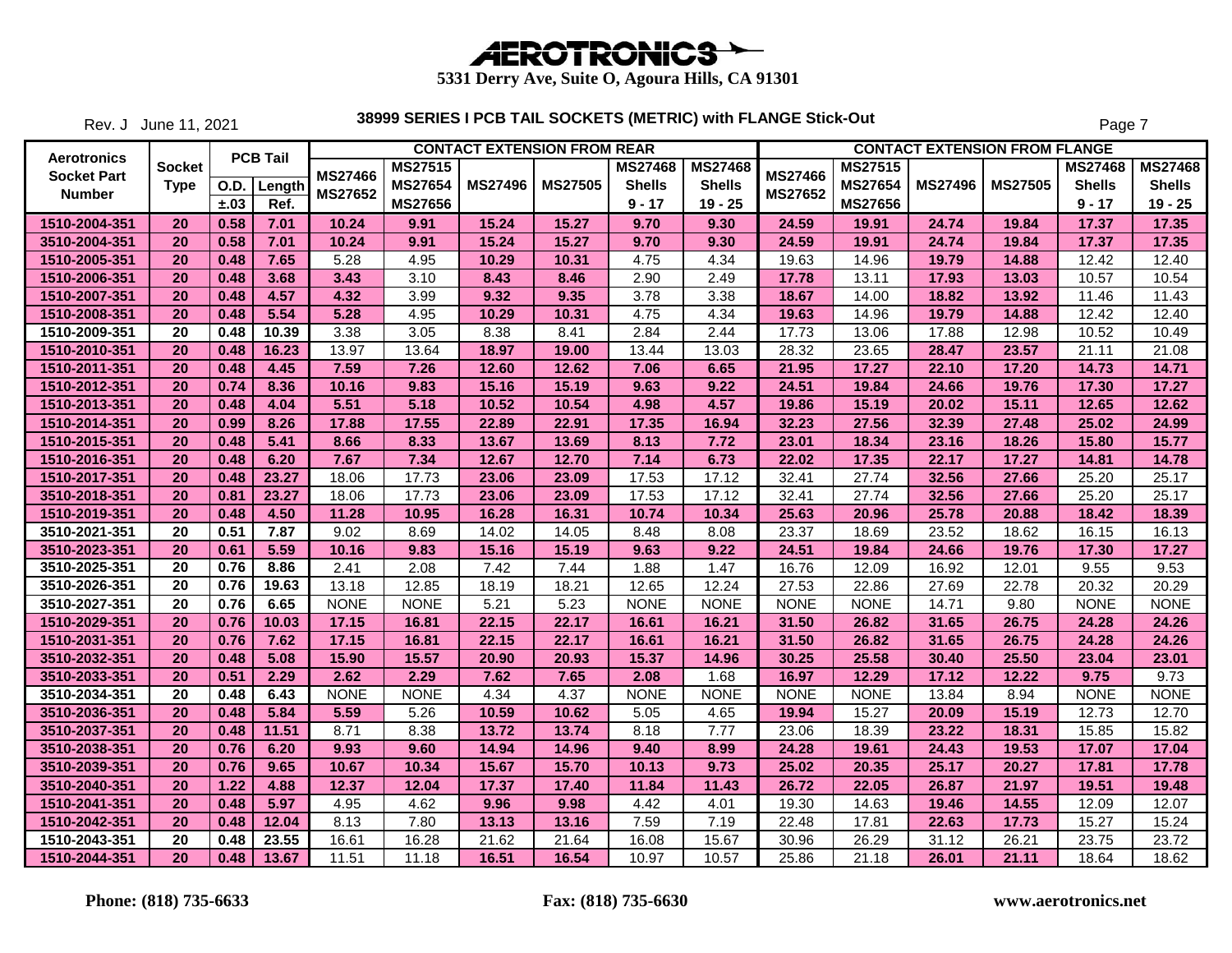

Rev. J June 11, 2021

|                    |               |      |                 |                |                |                | <b>CONTACT EXTENSION FROM REAR</b> |                |                |                |                |                | <b>CONTACT EXTENSION FROM FLANGE</b> |                |                |
|--------------------|---------------|------|-----------------|----------------|----------------|----------------|------------------------------------|----------------|----------------|----------------|----------------|----------------|--------------------------------------|----------------|----------------|
| <b>Aerotronics</b> | <b>Socket</b> |      | <b>PCB Tail</b> | <b>MS27466</b> | <b>MS27515</b> |                |                                    | <b>MS27468</b> | <b>MS27468</b> | <b>MS27466</b> | MS27515        |                |                                      | <b>MS27468</b> | <b>MS27468</b> |
| <b>Socket Part</b> | <b>Type</b>   | O.D. | Length          |                | <b>MS27654</b> | <b>MS27496</b> | <b>MS27505</b>                     | <b>Shells</b>  | <b>Shells</b>  |                | <b>MS27654</b> | <b>MS27496</b> | <b>MS27505</b>                       | <b>Shells</b>  | <b>Shells</b>  |
| <b>Number</b>      |               | ±.03 | Ref.            | <b>MS27652</b> | <b>MS27656</b> |                |                                    | $9 - 17$       | $19 - 25$      | <b>MS27652</b> | MS27656        |                |                                      | $9 - 17$       | $19 - 25$      |
| 1510-2045-351      | 20            | 0.48 | 12.22           | 5.28           | 4.95           | 10.29          | 10.31                              | 4.75           | 4.34           | 19.63          | 14.96          | 19.79          | 14.88                                | 12.42          | 12.40          |
| 3510-2046-351      | 20            | 0.64 | 6.20            | <b>NONE</b>    | <b>NONE</b>    | 4.57           | 4.60                               | <b>NONE</b>    | <b>NONE</b>    | <b>NONE</b>    | <b>NONE</b>    | 14.07          | 9.17                                 | <b>NONE</b>    | <b>NONE</b>    |
| 3510-2047-351      | 20            | 0.64 | 14.02           | 8.71           | 8.38           | 13.72          | 13.74                              | 8.18           | 7.77           | 23.06          | 18.39          | 23.22          | 18.31                                | 15.85          | 15.82          |
| 3510-2048-351      | 20            | 0.64 | 6.32            | 4.39           | 4.06           | 9.40           | 9.42                               | 3.86           | 3.45           | 18.75          | 14.07          | 18.90          | 14.00                                | 11.53          | 11.51          |
| 3510-2049-351      | 20            | 0.64 | 9.53            | 11.81          | 11.48          | 16.81          | 16.84                              | 11.28          | 10.87          | 26.16          | 21.49          | 26.31          | 21.41                                | 18.95          | 18.92          |
| 3510-2050-351      | 20            | 0.76 | 7.62            | 7.92           | 7.59           | 12.93          | 12.95                              | 7.39           | 6.99           | 22.28          | 17.60          | 22.43          | 17.53                                | 15.06          | 15.04          |
| 3510-5051-351      | 20            | 0.76 | 7.62            | 14.73          | 14.40          | 19.74          | 19.76                              | 14.20          | 13.79          | 29.08          | 24.41          | 29.24          | 24.33                                | 21.87          | 21.84          |
| 3510-2052-351      | <b>20</b>     | 0.64 | 4.95            | 1.02           | <b>NONE</b>    | 6.02           | 6.05                               | <b>NONE</b>    | <b>NONE</b>    | 15.37          | <b>NONE</b>    | 15.52          | 10.62                                | <b>NONE</b>    | <b>NONE</b>    |
| 3510-2053-351      | 20            | 0.64 | 10.67           | 8.71           | 8.38           | 13.72          | 13.74                              | 8.18           | 7.77           | 23.06          | 18.39          | 23.22          | 18.31                                | 15.85          | 15.82          |
| 3510-2054-351      | 20            | 0.64 | 8.38            | 6.43           | 6.10           | 11.43          | 11.46                              | 5.89           | 5.49           | 20.78          | 16.10          | 20.93          | 16.03                                | 13.56          | 13.54          |
| 3510-2055-351      | 20            | 0.64 | 3.94            | 7.01           | 6.68           | 12.01          | 12.04                              | 6.48           | 6.07           | 21.36          | 16.69          | 21.51          | 16.61                                | 14.15          | 14.12          |
| 3510-2056-351      | 20            | 0.64 | 9.27            | 2.79           | 2.46           | 7.80           | 7.82                               | 2.26           | 1.85           | 17.15          | 12.47          | 17.30          | 12.40                                | 9.93           | 9.91           |
| 3510-2057-351      | 20            | 0.64 | 8.13            | 7.70           | 7.37           | 12.70          | 12.73                              | 7.16           | 6.76           | 22.05          | 17.37          | 22.20          | 17.30                                | 14.83          | 14.81          |
| 3510-2058-351      | 20            | 0.64 | 6.58            | 9.93           | 9.60           | 14.94          | 14.96                              | 9.40           | 8.99           | 24.28          | 19.61          | 24.43          | 19.53                                | 17.07          | 17.04          |
| 3510-2059-351      | 20            | 0.64 | 10.80           | 9.02           | 8.69           | 14.02          | 14.05                              | 8.48           | 8.08           | 23.37          | 18.69          | 23.52          | 18.62                                | 16.15          | 16.13          |
| 3510-2060-351      | 20            | 0.64 | 3.00            | 5.84           | 5.51           | 10.85          | 10.87                              | 5.31           | 4.90           | 20.19          | 15.52          | 20.35          | 15.44                                | 12.98          | 12.95          |
| 3510-2061-351      | <b>20</b>     | 0.64 | 3.51            | 6.35           | 6.02           | 11.35          | 11.38                              | 5.82           | 5.41           | 20.70          | 16.03          | 20.85          | 15.95                                | 13.49          | 13.46          |
| 3510-2062-351      | 20            | 0.64 | 3.99            | 6.83           | 6.50           | 11.84          | 11.86                              | 6.30           | 5.89           | 21.18          | 16.51          | 21.34          | 16.43                                | 13.97          | 13.94          |
| 3510-2063-351      | 20            | 0.64 | 4.50            | 7.34           | 7.01           | 12.34          | 12.37                              | 6.81           | 6.40           | 21.69          | 17.02          | 21.84          | 16.94                                | 14.48          | 14.45          |
| 3510-2064-351      | 20            | 0.64 | 5.00            | 7.85           | 7.52           | 12.85          | 12.88                              | 7.32           | 6.91           | 22.20          | 17.53          | 22.35          | 17.45                                | 14.99          | 14.96          |
| 3510-2065-351      | 20            | 0.64 | 5.51            | 8.36           | 8.03           | 13.36          | 13.39                              | 7.82           | 7.42           | 22.71          | 18.03          | 22.86          | 17.96                                | 15.49          | 15.47          |
| 3510-2066-351      | 20            | 0.64 | 5.99            | 8.84           | 8.51           | 13.84          | 13.87                              | 8.31           | 7.90           | 23.19          | 18.52          | 23.34          | 18.44                                | 15.98          | 15.95          |
| 3510-2067-351      | 20            | 0.64 | 8.69            | 1.40           | 1.07           | 6.40           | 6.43                               | 0.86           | 0.46           | 15.75          | 11.07          | 15.90          | 11.00                                | 8.53           | 8.51           |
| 3510-2068-351      | 20            | 0.64 | 7.65            | 5.72           | 5.38           | 10.72          | 10.74                              | 5.18           | 4.78           | 20.07          | 15.39          | 20.22          | 15.32                                | 12.85          | 12.83          |
| 3510-2069-351      | 20            | 0.64 | 10.16           | 3.68           | 3.35           | 8.69           | 8.71                               | 3.15           | 2.74           | 18.03          | 13.36          | 18.19          | 13.28                                | 10.82          | 10.80          |
| 3510-2071-351      | 20            | 0.64 | 3.00            | 4.67           | 4.34           | 9.68           | 9.70                               | 4.14           | 3.73           | 19.02          | 14.35          | 19.18          | 14.27                                | 11.81          | 11.79          |
| 3510-2072-351      | 20            | 0.64 | 3.51            | 5.18           | 4.85           | 10.19          | 10.21                              | 4.65           | 4.24           | 19.53          | 14.86          | 19.69          | 14.78                                | 12.32          | 12.29          |
| 3510-2073-351      | <b>20</b>     | 0.64 | 3.99            | 5.66           | 5.33           | 10.67          | 10.69                              | 5.13           | 4.72           | 20.02          | 15.34          | 20.17          | 15.27                                | 12.80          | 12.78          |
| 3510-2074-351      | 20            | 0.64 | 4.50            | 6.17           | 5.84           | 11.18          | 11.20                              | 5.64           | 5.23           | 20.52          | 15.85          | 20.68          | 15.77                                | 13.31          | 13.28          |
| 3510-2075-351      | 20            | 0.64 | 5.00            | 6.68           | 6.35           | 11.68          | 11.71                              | 6.15           | 5.74           | 21.03          | 16.36          | 21.18          | 16.28                                | 13.82          | 13.79          |
| 3510-2076-351      | 20            | 0.64 | 5.51            | 7.19           | 6.86           | 12.19          | 12.22                              | 6.65           | 6.25           | 21.54          | 16.87          | 21.69          | 16.79                                | 14.33          | 14.30          |
| 3510-2077-351      | 20            | 0.64 | 5.99            | 7.67           | 7.34           | 12.67          | 12.70                              | 7.14           | 6.73           | 22.02          | 17.35          | 22.17          | 17.27                                | 14.81          | 14.78          |
| 3510-2078-351      | 20            | 0.48 | 6.15            | 6.65           | 6.32           | 11.66          | 11.68                              | 6.12           | 5.72           | 21.01          | 16.33          | 21.16          | 16.26                                | 13.79          | 13.77          |
| 3510-2079-351      | 20            | 0.64 | 9.83            | 3.38           | 3.05           | 8.38           | 8.41                               | 2.84           | 2.44           | 17.73          | 13.06          | 17.88          | 12.98                                | 10.52          | 10.49          |
| 3510-2080-351      | 20            | 0.61 | 16.13           | 11.94          | 11.61          | 16.94          | 16.97                              | 11.40          | 11.00          | 26.29          | 21.62          | 26.44          | 21.54                                | 19.08          | 19.05          |
| 3510-2081-351      | 20            | 0.99 | 7.11            | 6.35           | 6.02           | 11.35          | 11.38                              | 5.82           | 5.41           | 20.70          | 16.03          | 20.85          | 15.95                                | 13.49          | 13.46          |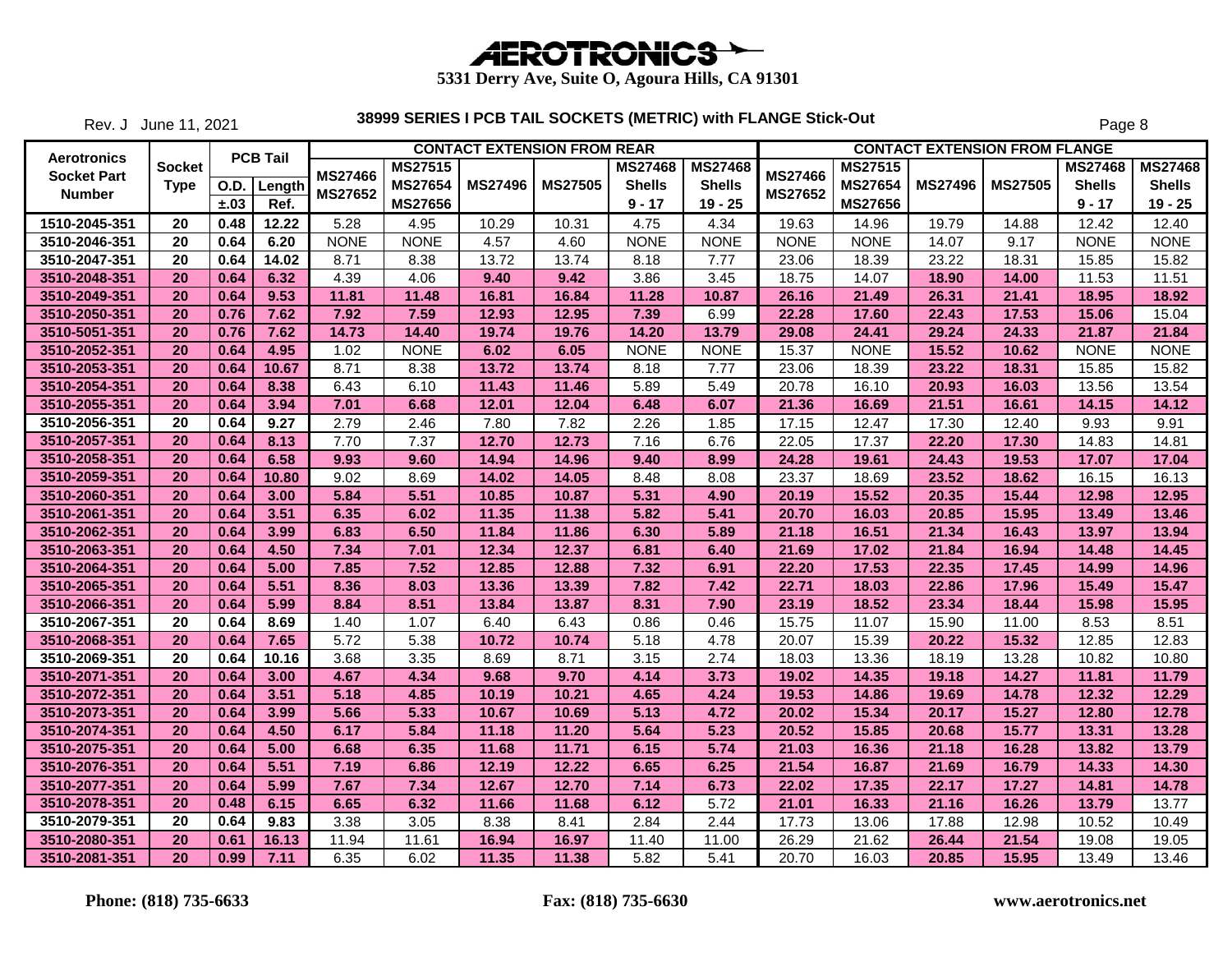

Rev. J June 11, 2021

|                                          |               |      |                 |                |                |                | <b>CONTACT EXTENSION FROM REAR</b> |                |                |                |                |                | <b>CONTACT EXTENSION FROM FLANGE</b> |                |                |
|------------------------------------------|---------------|------|-----------------|----------------|----------------|----------------|------------------------------------|----------------|----------------|----------------|----------------|----------------|--------------------------------------|----------------|----------------|
| <b>Aerotronics</b><br><b>Socket Part</b> | <b>Socket</b> |      | <b>PCB Tail</b> | <b>MS27466</b> | <b>MS27515</b> |                |                                    | <b>MS27468</b> | <b>MS27468</b> | <b>MS27466</b> | <b>MS27515</b> |                |                                      | <b>MS27468</b> | <b>MS27468</b> |
|                                          | <b>Type</b>   | O.D. | Length          | <b>MS27652</b> | <b>MS27654</b> | <b>MS27496</b> | <b>MS27505</b>                     | <b>Shells</b>  | <b>Shells</b>  | <b>MS27652</b> | <b>MS27654</b> | <b>MS27496</b> | <b>MS27505</b>                       | <b>Shells</b>  | <b>Shells</b>  |
| <b>Number</b>                            |               | ±.03 | Ref.            |                | <b>MS27656</b> |                |                                    | $9 - 17$       | $19 - 25$      |                | MS27656        |                |                                      | $9 - 17$       | $19 - 25$      |
| 3510-2082-351                            | 20            | 0.48 | 8.20            | 6.43           | 6.10           | 11.43          | 11.46                              | 5.89           | 5.49           | 20.78          | 16.10          | 20.93          | 16.03                                | 13.56          | 13.54          |
| 3510-2083-351                            | 20            | 0.48 | 9.91            | 7.75           | 7.42           | 12.75          | 12.78                              | 7.21           | 6.81           | 22.10          | 17.42          | 22.25          | 17.35                                | 14.88          | 14.86          |
| 3510-2084-351                            | 20            | 0.48 | 9.40            | 7.24           | 6.91           | 12.24          | 12.27                              | 6.71           | 6.30           | 21.59          | 16.92          | 21.74          | 16.84                                | 14.38          | 14.35          |
| 3510-2086-351                            | 20            | 0.48 | 9.65            | 14.00          | 13.67          | 19.00          | 19.02                              | 13.46          | 13.06          | 28.35          | 23.67          | 28.50          | 23.60                                | 21.13          | 21.11          |
| 3510-2087-351                            | 20            | 0.48 | 7.32            | 5.16           | 4.83           | 10.16          | 10.19                              | 4.62           | 4.22           | 19.51          | 14.83          | 19.66          | 14.76                                | 12.29          | 12.27          |
| 3510-2088-351                            | 20            | 0.48 | 7.06            | 6.81           | 6.48           | 11.81          | 11.84                              | 6.27           | 5.87           | 21.16          | 16.48          | 21.31          | 16.41                                | 13.94          | 13.92          |
| 3510-2089-351                            | 20            | 0.48 | 3.30            | 8.43           | 8.10           | 13.41          | 13.46                              | 7.90           | 7.49           | 22.78          | 18.11          | 22.91          | 18.03                                | 15.57          | 15.54          |
| 3510-2090-351                            | <b>20</b>     | 0.76 | 7.62            | 17.40          | 17.07          | 22.40          | 22.43                              | 16.87          | 16.46          | 31.75          | 27.08          | 31.90          | 27.00                                | 24.54          | 24.51          |
| 3510-2091-351                            | 20            | 0.48 | 8.26            | 9.53           | 9.19           | 14.53          | 14.55                              | 8.99           | 8.59           | 23.88          | 19.20          | 24.03          | 19.13                                | 16.66          | 16.64          |
| 3510-2092-351                            | 20            | 0.51 | 14.35           | 14.91          | 14.58          | 19.91          | 19.94                              | 14.38          | 13.97          | 29.26          | 24.59          | 29.41          | 24.51                                | 22.05          | 22.02          |
| 3510-2093-351                            | 20            | 0.64 | 10.16           | 10.57          | 10.24          | 15.57          | 15.60                              | 10.03          | 9.63           | 24.92          | 20.24          | 25.07          | 20.17                                | 17.70          | 17.68          |
| 3510-2094-351                            | 20            | 0.81 | 10.16           | 10.72          | 10.39          | 15.72          | 15.75                              | 10.19          | 9.78           | 25.07          | 20.40          | 25.22          | 20.32                                | 17.86          | 17.83          |
| 3510-2095-351                            | 20            | 0.61 | 7.11            | 13.54          | 13.21          | 18.54          | 18.57                              | 13.00          | 12.60          | 27.89          | 23.22          | 28.04          | 23.14                                | 20.68          | 20.65          |
| 1510-2096-351                            | 20            | 0.48 | 10.57           | 8.71           | 8.38           | 13.72          | 13.74                              | 8.18           | 7.77           | 23.06          | 18.39          | 23.22          | 18.31                                | 15.85          | 15.82          |
| 3510-2097-351                            | 20            | 0.66 | 12.70           | 6.22           | 5.89           | 11.23          | 11.25                              | 5.69           | 5.28           | 20.57          | 15.90          | 20.73          | 15.82                                | 13.36          | 13.34          |
| 3510-2098-351                            | 20            | 1.02 | 6.35            | 11.99          | 11.66          | 16.99          | 17.02                              | 1.15           | 11.51          | 26.34          | 21.67          | 26.49          | 21.59                                | 8.82           | 19.56          |
| 3510-1600-352                            | 16            | 0.64 | 11.07           | 8.71           | 8.38           | 13.72          | 13.74                              | 8.18           | 7.77           | 23.06          | 18.39          | 23.22          | 18.31                                | 15.85          | 15.82          |
| 3510-1601-352                            | 16            | 0.64 | 4.67            | 3.43           | 3.10           | 8.43           | 8.46                               | 2.90           | 2.49           | 17.78          | 13.11          | 17.93          | 13.03                                | 10.57          | 10.54          |
| 3510-1602-352                            | 16            | 0.64 | 5.56            | 4.32           | 3.99           | 9.32           | 9.35                               | 3.78           | 3.38           | 18.67          | 14.00          | 18.82          | 13.92                                | 11.46          | 11.43          |
| 3510-1603-352                            | 16            | 0.64 | 4.45            | 7.59           | 7.26           | 12.60          | 12.62                              | 7.06           | 6.65           | 21.95          | 17.27          | 22.10          | 17.20                                | 14.73          | 14.71          |
| 3510-1604-352                            | 16            | 1.02 | 4.45            | 7.59           | 7.26           | 12.60          | 12.62                              | 7.06           | 6.65           | 21.95          | 17.27          | 22.10          | 17.20                                | 14.73          | 14.71          |
| 3510-1605-352                            | 16            | 1.57 | 8.26            | 17.88          | 17.55          | 22.89          | 22.91                              | 17.35          | 16.94          | 32.23          | 27.56          | 32.39          | 27.48                                | 25.02          | 24.99          |
| 3510-1606-352                            | 16            | 1.57 | 2.29            | 2.62           | 2.29           | 7.62           | 7.65                               | 2.08           | 1.68           | 16.97          | 12.29          | 17.12          | 12.22                                | 9.75           | 9.73           |
| 3510-1607-352                            | 16            | 1.02 | 13.87           | 6.35           | 6.02           | 11.35          | 11.38                              | 5.82           | 5.41           | 20.70          | 16.03          | 20.85          | 15.95                                | 13.49          | 13.46          |
| 3510-1608-352                            | 16            | 1.02 | 5.59            | 10.16          | 9.83           | 15.16          | 15.19                              | 9.63           | 9.22           | 24.51          | 19.84          | 24.66          | 19.76                                | 17.30          | 17.27          |
| 3510-1609-352                            | 16            | 1.57 | 7.62            | 17.15          | 16.81          | 22.15          | 22.17                              | 16.61          | 16.21          | 31.50          | 26.82          | 31.65          | 26.75                                | 24.28          | 24.26          |
| 3510-1610-352                            | 16            | 0.74 | 7.62            | 8.64           | 8.31           | 13.64          | 13.67                              | 8.10           | 7.70           | 22.99          | 18.31          | 23.14          | 18.24                                | 15.77          | 15.75          |
| 3510-1611-352                            | 16            | 0.74 | 8.38            | 9.40           | 9.07           | 14.40          | 14.43                              | 8.86           | 8.46           | 23.75          | 19.08          | 23.90          | 19.00                                | 16.54          | 16.51          |
| 1510-1618-352                            | 16            | 1.59 | 8.36            | 10.16          | 9.83           | 15.16          | 15.19                              | 9.63           | 9.22           | 24.51          | 19.84          | 24.66          | 19.76                                | 17.30          | 17.27          |
| 3510-1619-352                            | 16            | 1.16 | 21.59           | 11.28          | 10.95          | 16.28          | 16.31                              | 10.74          | 10.34          | 25.63          | 20.96          | 25.78          | 20.88                                | 18.42          | 18.39          |
| 3510-1621-352                            | 16            | 1.57 | 3.00            | 5.84           | 5.51           | 10.85          | 10.87                              | 5.31           | 4.90           | 20.19          | 15.52          | 20.35          | 15.44                                | 12.98          | 12.95          |
| 3510-1623-352                            | 16            | 1.57 | 3.51            | 6.35           | 6.02           | 11.35          | 11.38                              | 5.82           | 5.41           | 20.70          | 16.03          | 20.85          | 15.95                                | 13.49          | 13.46          |
| 3510-1625-352                            | 16            | 1.57 | 3.99            | 6.83           | 6.50           | 11.84          | 11.86                              | 6.30           | 5.89           | 21.18          | 16.51          | 21.34          | 16.43                                | 13.97          | 13.94          |
| 3510-1626-352                            | 16            | 1.52 | 4.50            | 7.34           | 7.01           | 12.34          | 12.37                              | 6.81           | 6.40           | 21.69          | 17.02          | 21.84          | 16.94                                | 14.48          | 14.45          |
| 3510-1627-352                            | 16            | 1.57 | 5.00            | 7.85           | 7.52           | 12.85          | 12.88                              | 7.32           | 6.91           | 22.20          | 17.53          | 22.35          | 17.45                                | 14.99          | 14.96          |
| 3510-1628-352                            | 16            | 1.57 | 5.51            | 8.36           | 8.03           | 13.36          | 13.39                              | 7.82           | 7.42           | 22.71          | 18.03          | 22.86          | 17.96                                | 15.49          | 15.47          |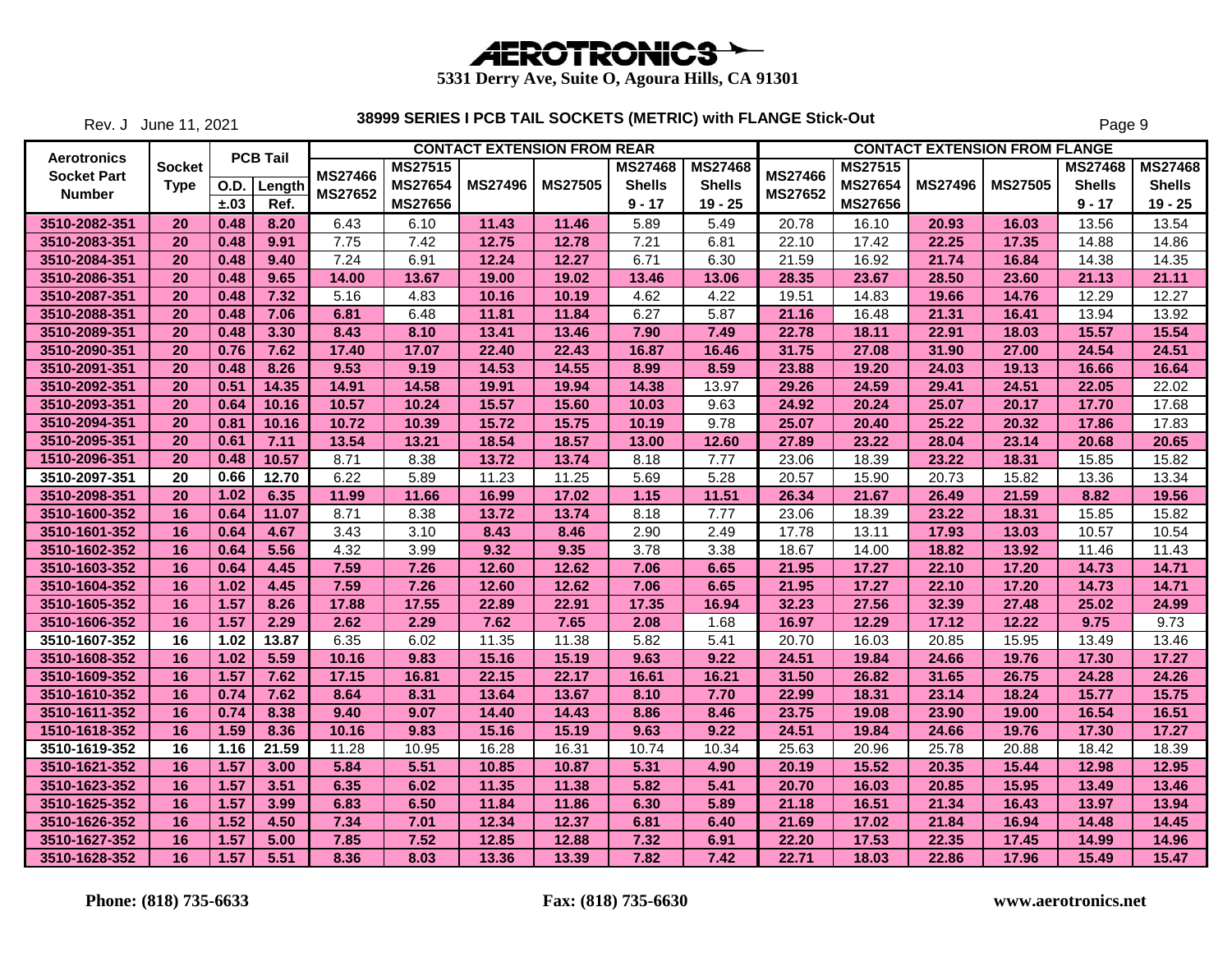

Rev. J June 11, 2021

|                    |               |             |                 |                |                | <b>CONTACT EXTENSION FROM REAR</b> |                |                |                |                |                |                | <b>CONTACT EXTENSION FROM FLANGE</b> |                |                |
|--------------------|---------------|-------------|-----------------|----------------|----------------|------------------------------------|----------------|----------------|----------------|----------------|----------------|----------------|--------------------------------------|----------------|----------------|
| Aerotronics        | <b>Socket</b> |             | <b>PCB Tail</b> | <b>MS27466</b> | <b>MS27515</b> |                                    |                | <b>MS27468</b> | <b>MS27468</b> | <b>MS27466</b> | MS27515        |                |                                      | <b>MS27468</b> | <b>MS27468</b> |
| <b>Socket Part</b> | <b>Type</b>   | <b>O.D.</b> | Length          |                | <b>MS27654</b> | <b>MS27496</b>                     | <b>MS27505</b> | <b>Shells</b>  | <b>Shells</b>  |                | <b>MS27654</b> | <b>MS27496</b> | <b>MS27505</b>                       | <b>Shells</b>  | <b>Shells</b>  |
| <b>Number</b>      |               | ±.03        | Ref.            | <b>MS27652</b> | <b>MS27656</b> |                                    |                | $9 - 17$       | $19 - 25$      | MS27652        | <b>MS27656</b> |                |                                      | $9 - 17$       | $19 - 25$      |
| 3510-1629-352      | 16            | 1.57        | 5.99            | 8.84           | 8.51           | 13.84                              | 13.87          | 8.31           | 7.90           | 23.19          | 18.52          | 23.34          | 18.44                                | 15.98          | 15.95          |
| 3510-1630-352      | 16            | 1.57        | 3.00            | 4.67           | 4.34           | 9.68                               | 9.70           | 4.14           | 3.73           | 19.02          | 14.35          | 19.18          | 14.27                                | 11.81          | 11.79          |
| 3510-1631-352      | 16            | 1.57        | 3.51            | 5.18           | 4.85           | 10.19                              | 10.21          | 4.65           | 4.24           | 19.53          | 14.86          | 19.69          | 14.78                                | 12.32          | 12.29          |
| 3510-1632-352      | 16            | 1.57        | 3.99            | 5.66           | 5.33           | 10.67                              | 10.69          | 5.13           | 4.72           | 20.02          | 15.34          | 20.17          | 15.27                                | 12.80          | 12.78          |
| 3510-1633-352      | 16            | 1.57        | 4.50            | 6.17           | 5.84           | 11.18                              | 11.20          | 5.64           | 5.23           | 20.52          | 15.85          | 20.68          | 15.77                                | 13.31          | 13.28          |
| 3510-1634-352      | 16            | 1.57        | 5.00            | 6.68           | 6.35           | 11.68                              | 11.71          | 6.15           | 5.74           | 21.03          | 16.36          | 21.18          | 16.28                                | 13.82          | 13.79          |
| 3510-1635-352      | 16            | 1.57        | 5.51            | 7.19           | 6.86           | 12.19                              | 12.22          | 6.65           | 6.25           | 21.54          | 16.87          | 21.69          | 16.79                                | 14.33          | 14.30          |
| 3510-1636-352      | 16            | 1.57        | 5.99            | 7.67           | 7.34           | 12.67                              | 12.70          | 7.14           | 6.73           | 22.02          | 17.35          | 22.17          | 17.27                                | 14.81          | 14.78          |
| 3510-1637-352      | 16            | 0.71        | 10.67           | 6.07           | 5.74           | 11.07                              | 11.10          | 5.54           | 5.13           | 20.42          | 15.75          | 20.57          | 15.67                                | 13.21          | 13.18          |
| 3510-1638-352      | 16            | 1.57        | 7.62            | 17.25          | 16.92          | 22.25                              | 22.28          | 16.71          | 16.31          | 31.60          | 26.92          | 31.75          | 26.85                                | 24.38          | 24.36          |
| 3510-1639-352      | 16            | 1.57        | 5.41            | 5.61           | 5.28           | 10.62                              | 10.64          | 5.08           | 4.67           | 19.96          | 15.29          | 20.12          | 15.21                                | 12.75          | 12.73          |
| 3510-1640-352      | 16            | 0.71        | 10.64           | 6.58           | 6.25           | 11.58                              | 11.61          | 7.06           | 5.64           | 20.93          | 16.26          | 21.08          | 16.18                                | 14.73          | 13.69          |
| 3510-1641-352      | 16            | 1.57        | 7.65            | 5.38           | 5.05           | 10.39                              | 10.41          | 4.85           | 4.45           | 19.74          | 15.06          | 19.89          | 14.99                                | 12.52          | 12.50          |
| 3510-1642-352      | 16            | 1.57        | 7.11            | 6.35           | 6.02           | 11.35                              | 11.38          | 5.82           | 5.41           | 20.70          | 16.03          | 20.85          | 15.95                                | 13.49          | 13.46          |
| 3510-1643-352      | 16            | 1.57        | 6.15            | 6.65           | 6.32           | 11.66                              | 11.68          | 6.12           | 5.72           | 21.01          | 16.33          | 21.16          | 16.26                                | 13.79          | 13.77          |
| 3510-1644-352      | 16            | 1.57        | 3.30            | 8.43           | 8.10           | 13.44                              | 13.46          | 7.90           | 7.49           | 22.78          | 18.11          | 22.94          | 18.03                                | 15.57          | 15.54          |
| 3510-1645-352      | 16            | 1.02        | 9.65            | 7.62           | 7.29           | 12.62                              | 12.65          | 7.09           | 6.68           | 21.97          | 17.30          | 22.12          | 17.22                                | 14.76          | 14.73          |
| 3510-1646-352      | 16            | 0.64        | 6.35            | 6.91           | 6.58           | 11.91                              | 11.94          | 6.38           | 5.97           | 21.26          | 16.59          | 21.41          | 16.51                                | 14.05          | 14.02          |
| 3510-1647-352      | 16            | 1.57        | 14.35           | 14.91          | 14.58          | 19.91                              | 19.94          | 14.38          | 13.97          | 29.26          | 24.59          | 29.41          | 24.51                                | 22.05          | 22.02          |
| 3510-1648-352      | 16            | 1.27        | 4.45            | 6.22           | 5.89           | 11.23                              | 11.25          | 5.69           | 5.28           | 20.57          | 15.90          | 20.73          | 15.82                                | 13.36          | 13.34          |
| 3510-1649-352      | 16            | 1.37        | 3.51            | 3.96           | 3.63           | 8.97                               | 8.99           | 3.43           | 3.02           | 18.31          | 13.64          | 18.47          | 13.56                                | 11.10          | 11.07          |
| 3510-1650-352      | 16            | 1.12        | 5.08            | 5.51           | 5.18           | 10.52                              | 10.54          | 4.98           | 4.57           | 19.86          | 15.19          | 20.02          | 15.11                                | 12.65          | 12.62          |
| 3510-1651-352      | 16            | 1.02        | 5.08            | 4.52           | 4.19           | 9.53                               | 9.55           | 3.99           | 3.58           | 18.87          | 14.20          | 19.02          | 14.12                                | 11.66          | 11.63          |
| 1510-1652-352      | 16            | 1.02        | 10.49           | 8.71           | 8.38           | 13.72                              | 13.74          | 8.18           | 7.77           | 23.06          | 18.39          | 23.22          | 18.31                                | 15.85          | 15.82          |
| 3510-1652-352      | 16            | 1.02        | 10.49           | 8.71           | 8.38           | 13.72                              | 13.74          | 8.18           | 7.77           | 23.06          | 18.39          | 23.22          | 18.31                                | 15.85          | 15.82          |
| 3510-1653-352      | 16            | 1.57        | 9.22            | 5.31           | 4.98           | 10.31                              | 10.34          | 4.78           | 4.37           | 19.66          | 14.99          | 19.81          | 14.91                                | 12.45          | 12.42          |
| 3510-1654-352      | 16            | 1.57        | 6.35            | 11.99          | 11.66          | 16.99                              | 17.02          | 11.46          | 11.05          | 26.34          | 21.67          | 26.49          | 21.59                                | 19.13          | 19.10          |
| 3510-1200-353      | 12            | 2.08        | 3.00            | 5.84           | 5.51           | 10.85                              | 10.87          | 5.31           | 4.90           | 20.19          | 15.52          | 20.35          | 15.44                                | 12.98          | 12.95          |
| 3510-1201-353      | 12            | 2.08        | 18.82           | 11.20          | 10.87          | 16.21                              | 16.23          | 10.67          | 10.26          | 25.55          | 20.88          | 25.70          | 20.80                                | 18.34          | 18.31          |
| 3510-1202-353      | 12            | 2.08        | 3.68            | 3.43           | 3.10           | 8.43                               | 8.46           | 2.90           | 2.49           | 17.78          | 13.11          | 17.93          | 13.03                                | 10.57          | 10.54          |
| 3510-1203-353      | 12            | 2.08        | 7.01            | 9.86           | 9.53           | 14.86                              | 14.88          | 9.32           | 8.92           | 24.21          | 19.53          | 24.36          | 19.46                                | 16.99          | 16.97          |
| 3510-1204-353      | 12            | 2.08        | 4.57            | 4.32           | 3.99           | 9.32                               | 9.35           | 3.78           | 3.38           | 18.67          | 14.00          | 18.82          | 13.92                                | 11.46          | 11.43          |
| 3510-1205-353      | $12 \,$       | 2.08        | 3.51            | 6.35           | 6.02           | 11.35                              | 11.38          | 5.82           | 5.41           | 20.70          | 16.03          | 20.85          | 15.95                                | 13.49          | 13.46          |
| 3510-1206-353      | 12            | 2.39        | 8.26            | 17.88          | 17.55          | 22.89                              | 22.91          | 17.35          | 16.94          | 32.23          | 27.56          | 32.39          | 27.48                                | 25.02          | 24.99          |
| 3510-1207-353      | 12            | 2.08        | 3.99            | 6.83           | 6.50           | 11.84                              | 11.86          | 6.30           | 5.89           | 21.18          | 16.51          | 21.34          | 16.43                                | 13.97          | 13.94          |
| 3510-1208-353      | 12            | 2.08        | 4.50            | 7.34           | 7.01           | 12.34                              | 12.37          | 6.81           | 6.40           | 21.69          | 17.02          | 21.84          | 16.94                                | 14.48          | 14.45          |